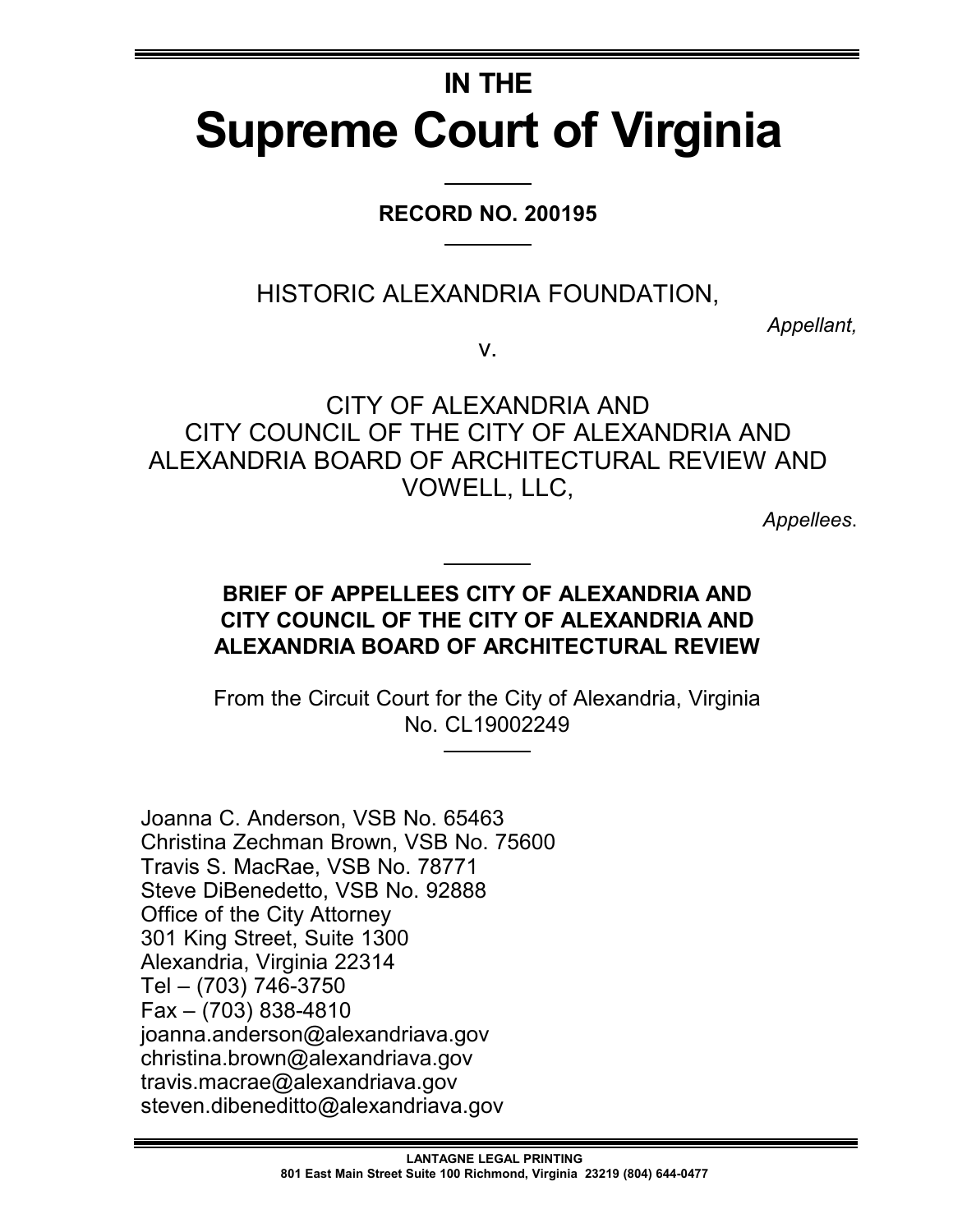# **TABLE OF CONTENTS**

| В. | The Circuit Court Correctly Held that HAF Lacked Standing to                                                                                                                                             |                                                                                                                                                                          |
|----|----------------------------------------------------------------------------------------------------------------------------------------------------------------------------------------------------------|--------------------------------------------------------------------------------------------------------------------------------------------------------------------------|
|    | i.                                                                                                                                                                                                       |                                                                                                                                                                          |
|    | ii.                                                                                                                                                                                                      | Section 10-107(B) of the Zoning Ordinance does not Afford<br>"By-Right" Circuit Court Standing to Those that Appealed                                                    |
|    | C. The Circuit Court Correctly Ruled that the City Council did not<br>have to Apply the OSLA when Evaluating Vowell's Applications<br>for a Certificate of Appropriateness and a Permit to Demolish.  18 |                                                                                                                                                                          |
|    | i.                                                                                                                                                                                                       | The OSLA is not Listed as a Factor to be Considered in<br>Sections 10-105(A) or 10-105(B) of the Zoning Ordinance18                                                      |
|    | ii.                                                                                                                                                                                                      | Supremacy of Law Principles are Inapplicable because the<br>OSLA and Sections 10-105(A) and 10-105(B) of the Zoning<br>Ordinance are not Inconsistent with Each Other 19 |
|    | iii.                                                                                                                                                                                                     | The City Council was not Required to Make the Findings                                                                                                                   |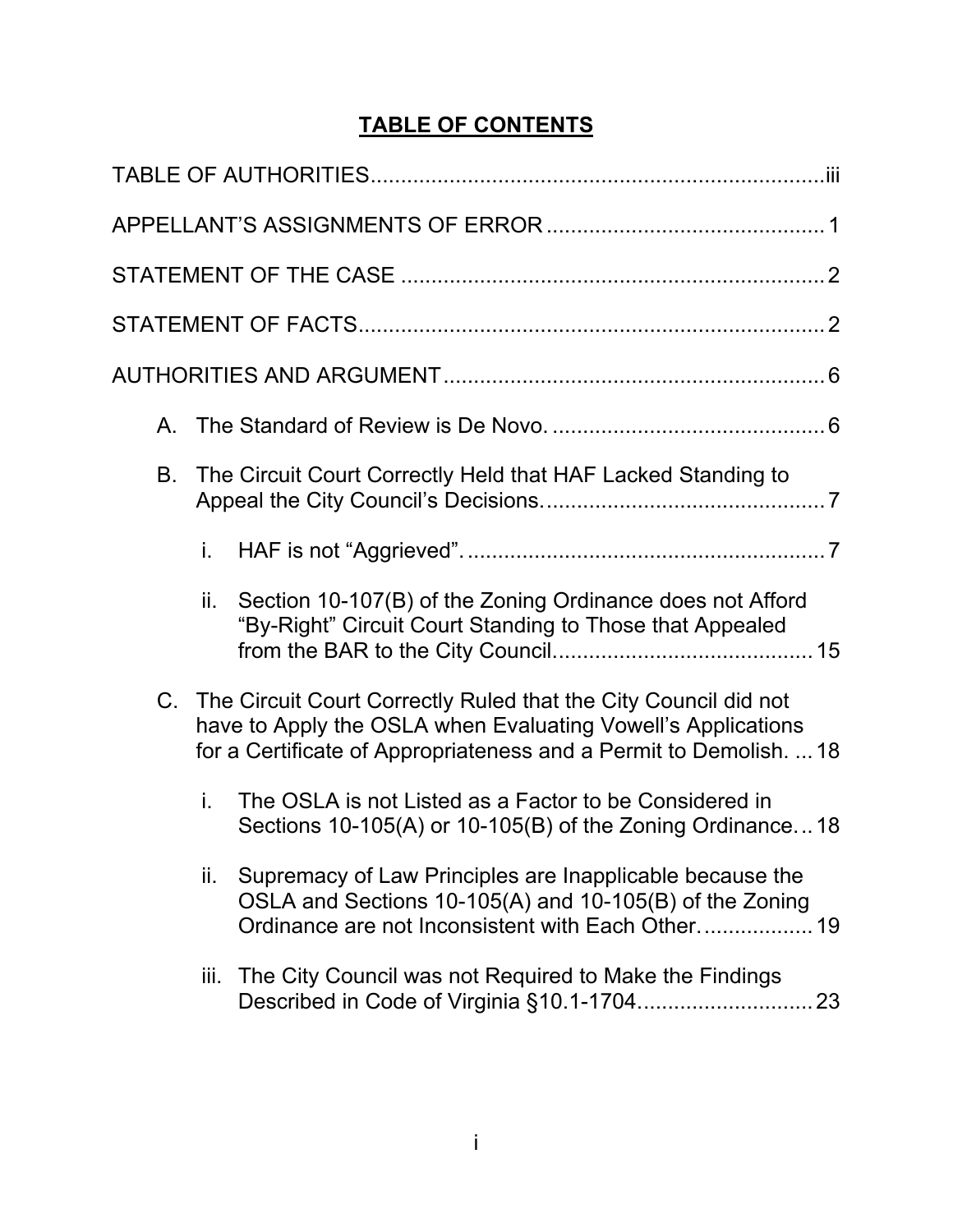|    | D. If this Court Finds that HAF has Standing, but that the OSLA<br>does not Apply, the Demurrers Must be Sustained because the<br>Circuit Court Found that the City Council's Legislative Decisions |  |
|----|-----------------------------------------------------------------------------------------------------------------------------------------------------------------------------------------------------|--|
| Е. | HAF's Arguments Concerning the Landmark Status of the<br>Vowell Property are Outside of the Assignments of Error and                                                                                |  |
|    | F. HAF's Argument that the City Council Considered Criteria<br>Outside of the City's Ordinances when Issuing the Permit to<br>Demolish is Outside of the Assignments of Error and Must              |  |
|    | G. The Issue of Whether the City Council Relied on Non-Public<br>Material as Part of its Public Hearing is Outside of the<br>Assignments of Error and Must not be Considered 36                     |  |
|    | H. The Issue of Whether the Circuit Court Abused its Discretion<br>in Dismissing the Petition without Leave to Amend is Outside of<br>the Assignments of Error and Must not be Considered 38        |  |
|    |                                                                                                                                                                                                     |  |
|    |                                                                                                                                                                                                     |  |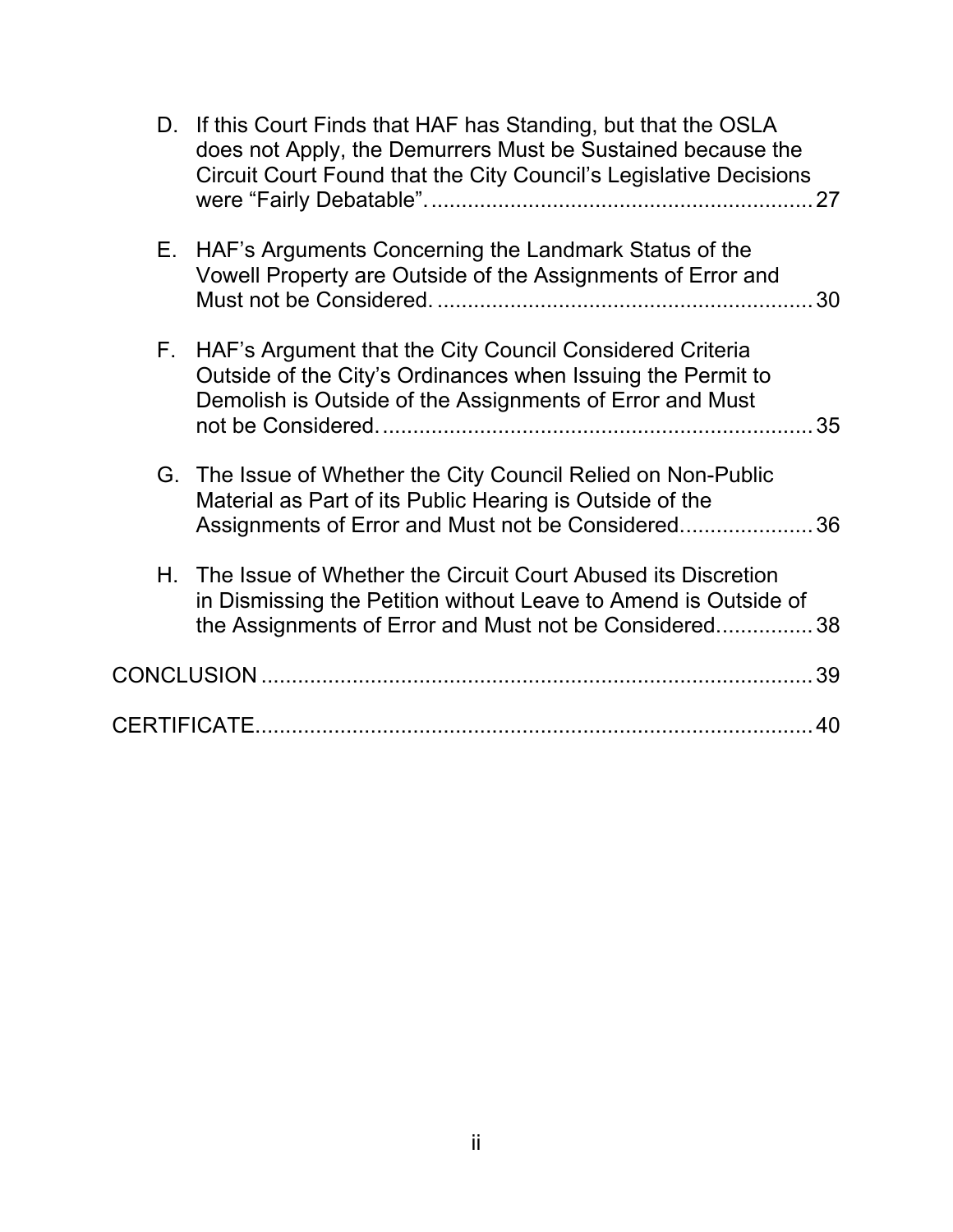# **TABLE OF AUTHORITIES**

## **CASES**

| Bd. of Supervisors v. Stickley, 263 Va. 1, 556 S.E.2d 748 (2002)27                                                         |
|----------------------------------------------------------------------------------------------------------------------------|
| Board of Sup'rs of Fairfax County v. Board of Zoning Appeals of<br>Fairfax County, 268 Va. 441, 604 S.E.2d 7 (2004) 16, 17 |
|                                                                                                                            |
| Cupp v. Board of Supr's of Fairfax County, 227 Va. 580, 318 S.E.2d                                                         |
|                                                                                                                            |
| Eagle Harbor, L.L.C. v. Isle of Wight County, 271 Va. 603, 628                                                             |
| Forest Lakes Community Association, Inc. v. United Land<br>Corporation of America, 293 Va. 113, 795 S.E.2d 875 (2017)  31  |
| Friedline v. Commonwealth, 265 Va. 273, 576 S.E.2d 491 (2003)31, 32                                                        |
| Friends of the Rappahannock v. Caroline County Bd. of Sup'rs, 286                                                          |
| Fuste v. Riverside Healthcare Ass'n, Inc., 265 Va. 127, 575 S.E.2d                                                         |
| Glazebrook v. Bd. of Supervisors, 266 Va. 550, 587 S.E.2d 589<br>$.6\,$                                                    |
|                                                                                                                            |
| Hubbard v. Dresser, Inc., 271 Va. 117, 624 S.E.2d 1 (2006)7                                                                |
| Jones v. Conwell, 227 Va. 176, 314 S.E.2d 61 (1984)  17                                                                    |
| Norton v. City of Danville, 268 Va. 402, 602 S.E.2d 126 (2004) 25                                                          |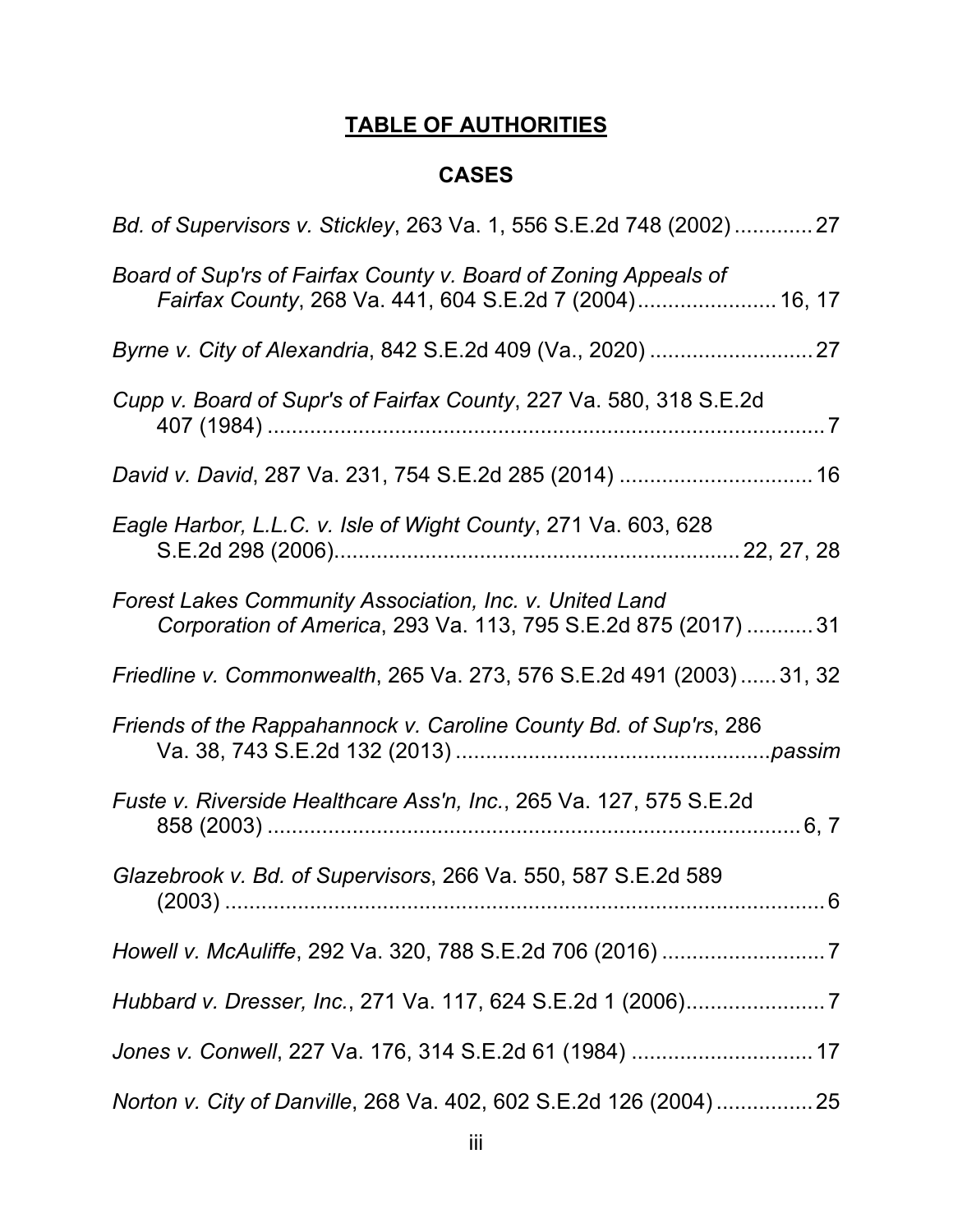| Virginia Beach Beautification Com'n v. Board of Zoning Appeals of   |    |
|---------------------------------------------------------------------|----|
| Virginia Historic Landmarks Commission v. Board of Sup'rs of Louisa |    |
| Wal-Mart Stores East, LP v. State Corporation Commission, 844       | 16 |

# **STATUTES, RULES AND OTHER AUTHORITIES**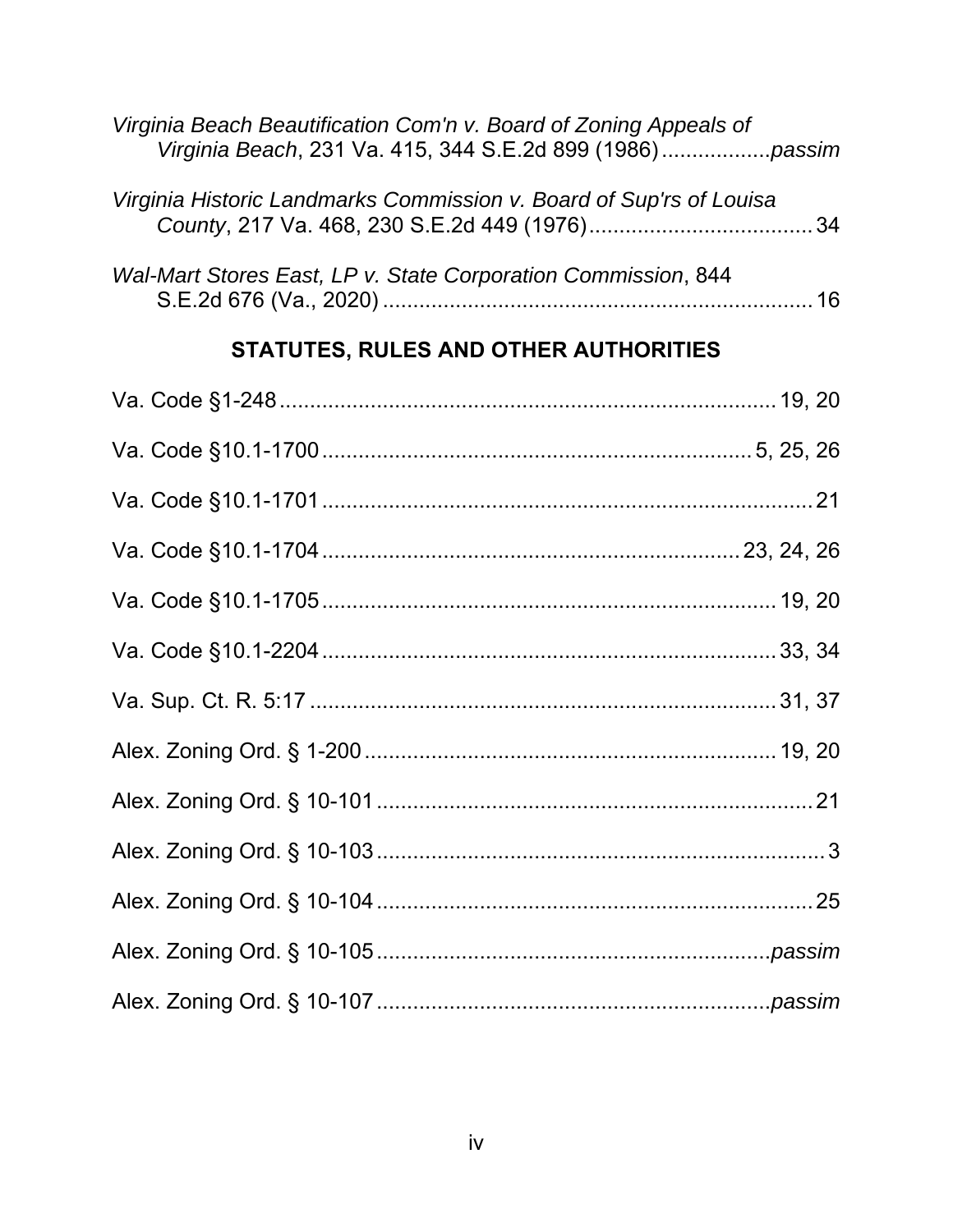## **APPELLANT'S ASSIGNMENTS OF ERROR**

- 1. The Circuit Court erred in holding that the Petitioners lacked standing to bring the action.
- 2. The Circuit Court erred in finding that the City Council did not have to consider the Open Space Land Act in its review of the BAR's decision and finding that the City Council properly applied Alexandria Zoning Ordinance 10-105 in making its decision.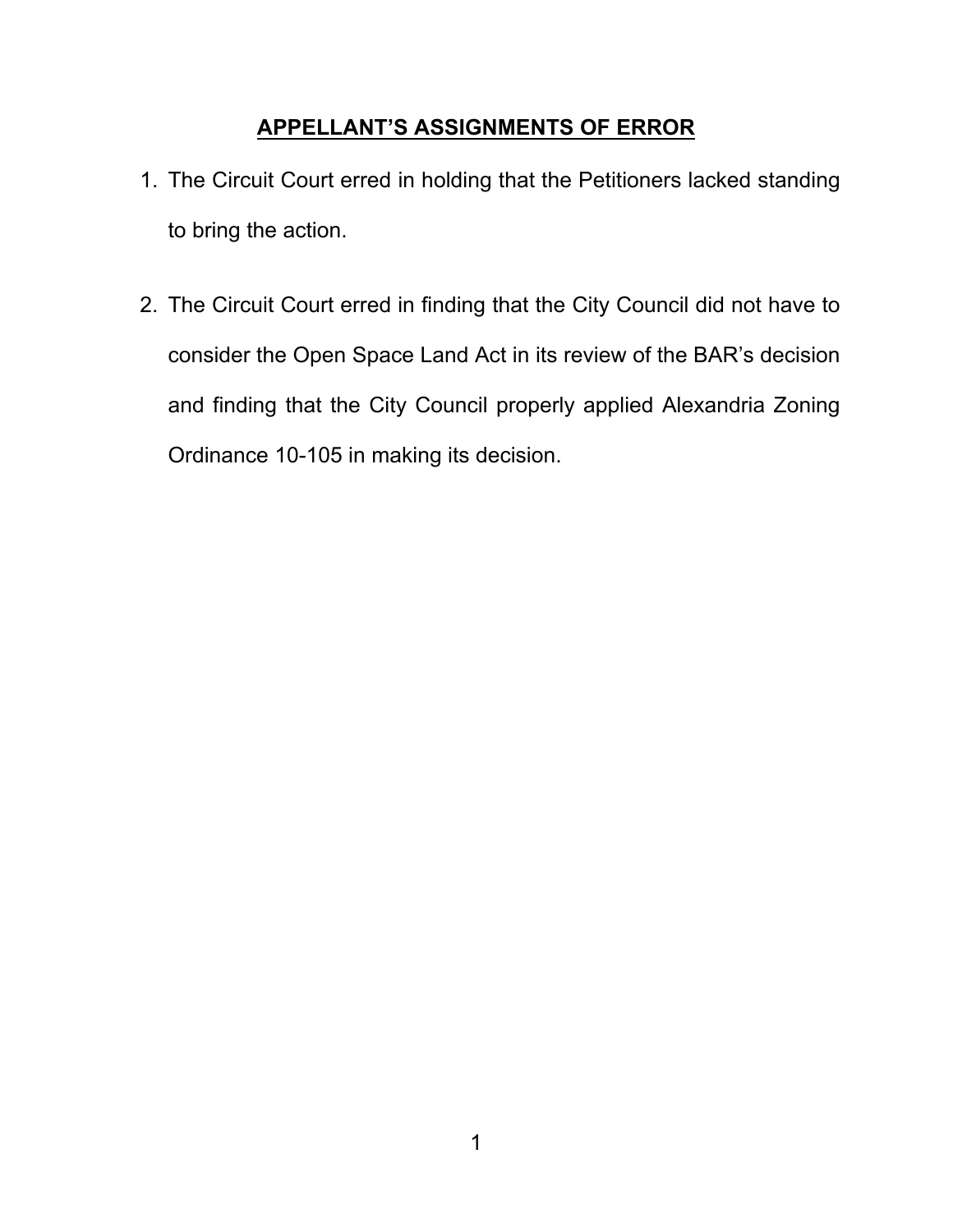#### **STATEMENT OF THE CASE**

This case concerns an appeal by the Historic Alexandria Foundation (the "HAF"), of a decision by the Circuit Court for the City of Alexandria (the "Circuit Court") sustaining the demurrers of Vowell, LLC ("Vowell"), the City of Alexandria, the City Council of the City of Alexandria (the "City Council"), and the Alexandria Board of Architectural Review (the "BAR"). The demurrers were filed in response to HAF's Petition challenging the legislative decisions of the City Council to uphold the BAR's approvals of Vowell's applications for a certificate of appropriateness and a permit to demolish. These applications proposed changes to 619 South Lee Street in the City's Old and Historic Alexandria District.

#### **STATEMENT OF FACTS**

 Vowell owns the property located at 619 South Lee Street (the "Vowell Property") in the City of Alexandria's Old and Historic District (the "District"). Joint Appendix ("JA") 2, 4. Because the Vowell Property is in the District, Vowell is prohibited from making certain alterations or demolitions to it without first obtaining a certificate of appropriateness or a permit to demolish from the BAR. The requirements for the issuance of a certificate of appropriateness and a permit to demolish are codified in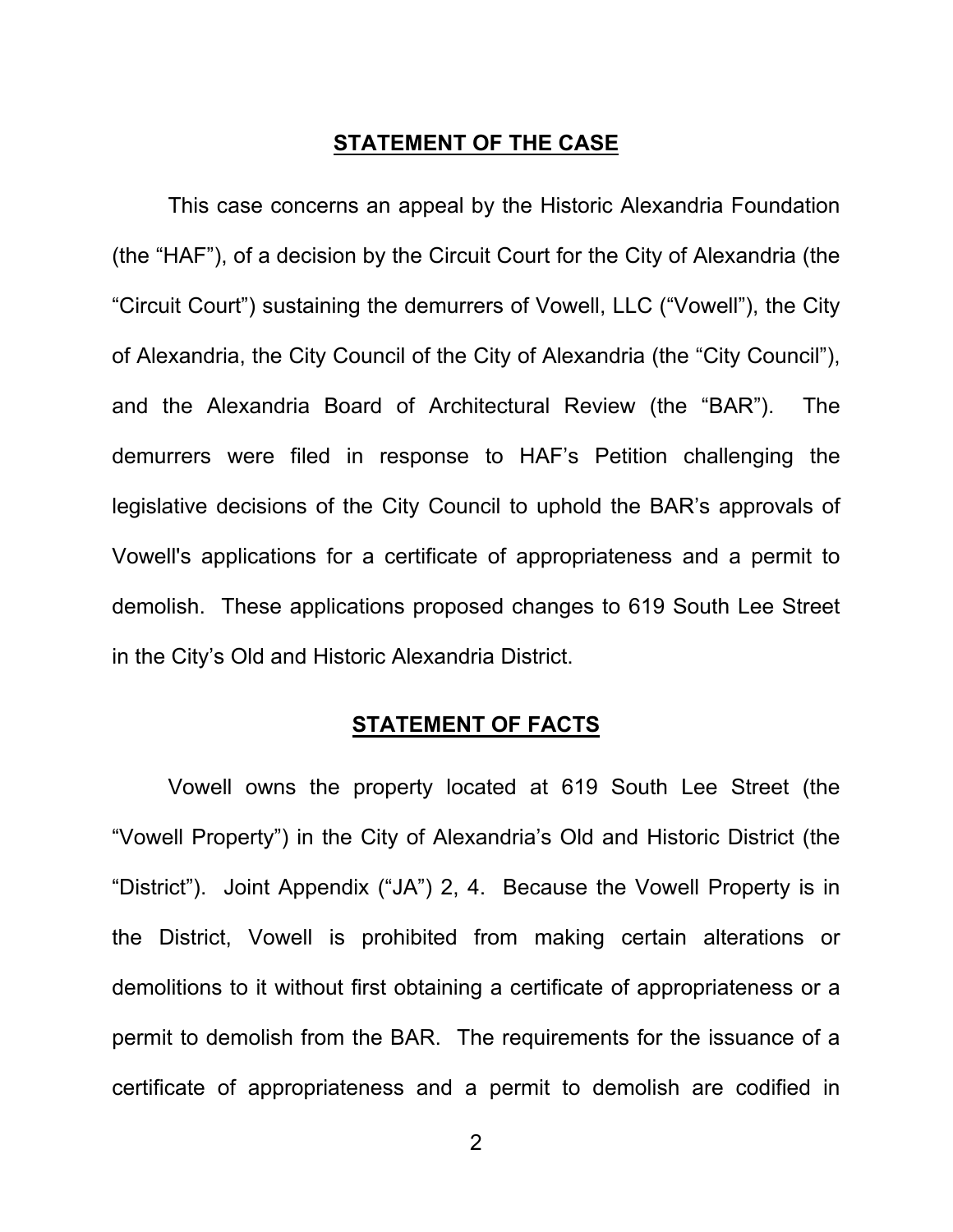Alexandria Zoning Ordinance ("Zoning Ordinance") Sections 10-103(A) and 10-103(B), respectively.

In 2018, Vowell applied to the BAR for the issuance of a certificate of appropriateness and a permit to demolish. Vowell's certificate of appropriateness application sought permission to construct, among other things, additions to the main home on the Vowell Property. JA 33 – 34. Vowell's permit to demolish application requested, in relevant part, permission to demolish a curved hyphen wall on the west end of the home. *Id.*

On December 19, 2018 the BAR held a public hearing on Vowell's applications. JA 7. HAF and others raised arguments in opposition to the applications. 1 *Id*. During this hearing, the BAR noted that the home on the Vowell Property was being beautifully restored and preserved, that any additions were subservient to the home and easily removable, and that while there were some concerns with demolishing the curved wall, it was generally supported by the BAR. JA 33. The BAR ultimately decided, however, to defer the case for restudy. JA 7.

 $1$  HAF is a not-for-profit corporation located approximately 1,500 feet from the Vowell Property. JA 3. HAF has no legal or equitable interest in the Vowell Property.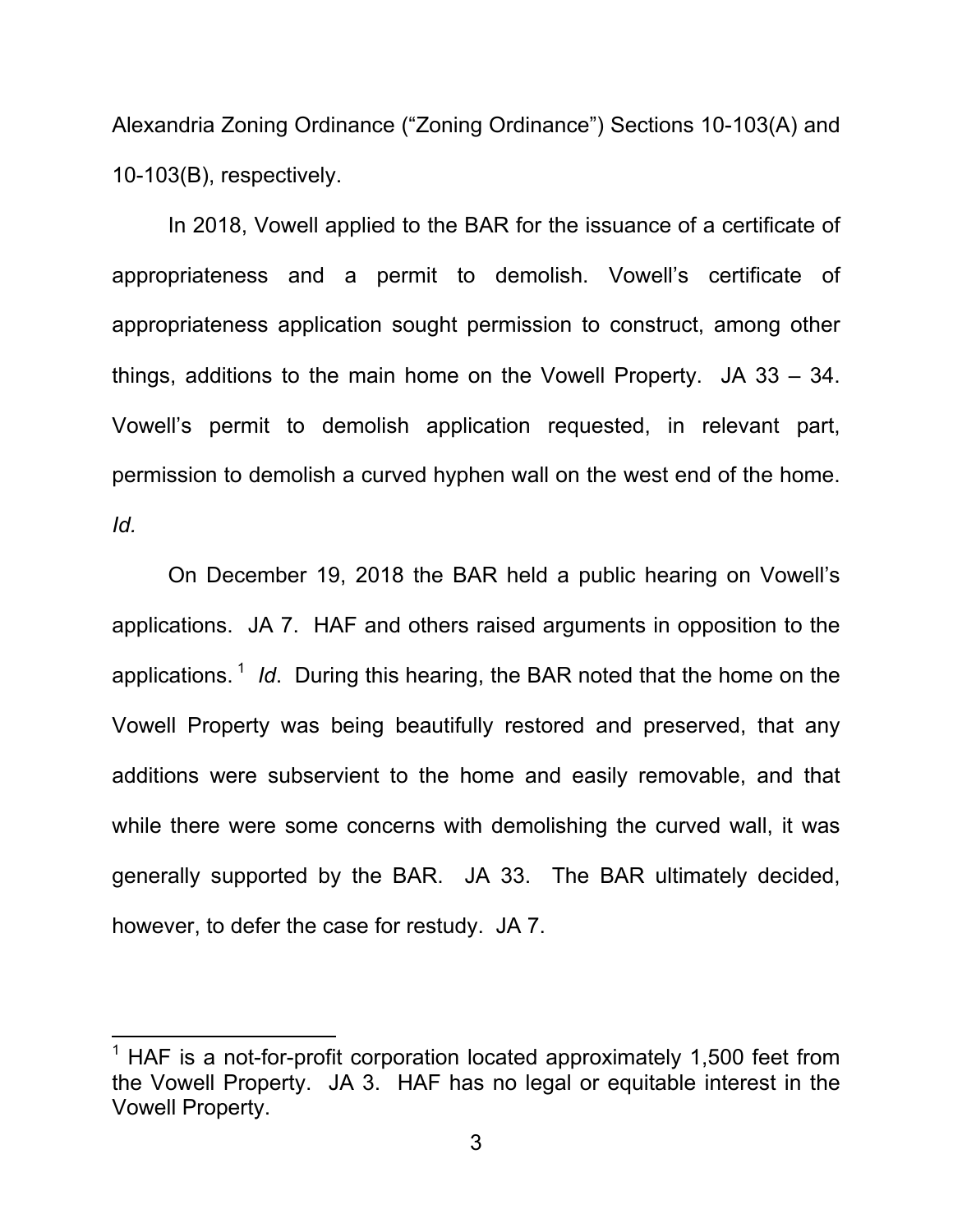The BAR held a second hearing on February 6, 2019. At this hearing the BAR reviewed Vowell's applications in accordance with the approval factors listed in Sections 10-105(A) and 10-105(B) of the Zoning Ordinance. The BAR also considered an analysis of these criteria as contained in a City Staff Report. The BAR ultimately approved the issuance of both the certificate of appropriateness and the permit to demolish. JA 7. After the hearing, HAF and others appealed to the City Council pursuant to Section 10-107(A) of the Zoning Ordinance. JA 7.

On May 14, 2019 the City Council held a public hearing on HAF's appeal. JA  $7 - 8$ . During this hearing, the City Council reviewed a new City Staff Report which incorporated by reference the original Staff Report from the BAR hearings.  $JA 7 - 8$ ,  $30 - 48$ ,  $103 - 111$ . When combined, these Staff Reports contained extensive analyses of Vowell's applications in light of the approval factors listed in Sections 10-105(A) and 10-105(B) of the Zoning Ordinance. *Id.* After a lengthy public hearing, the City Council voted to affirm the BAR's approvals for the reasons stated in the City's Staff Reports.  $JA 7 - 8$ .

 HAF appealed the City Council's decisions to the Circuit Court. This was done pursuant to Section 10-107(B) of the Zoning Ordinance. JA 4. HAF alleged that the City Council's approvals were contrary to law, abuses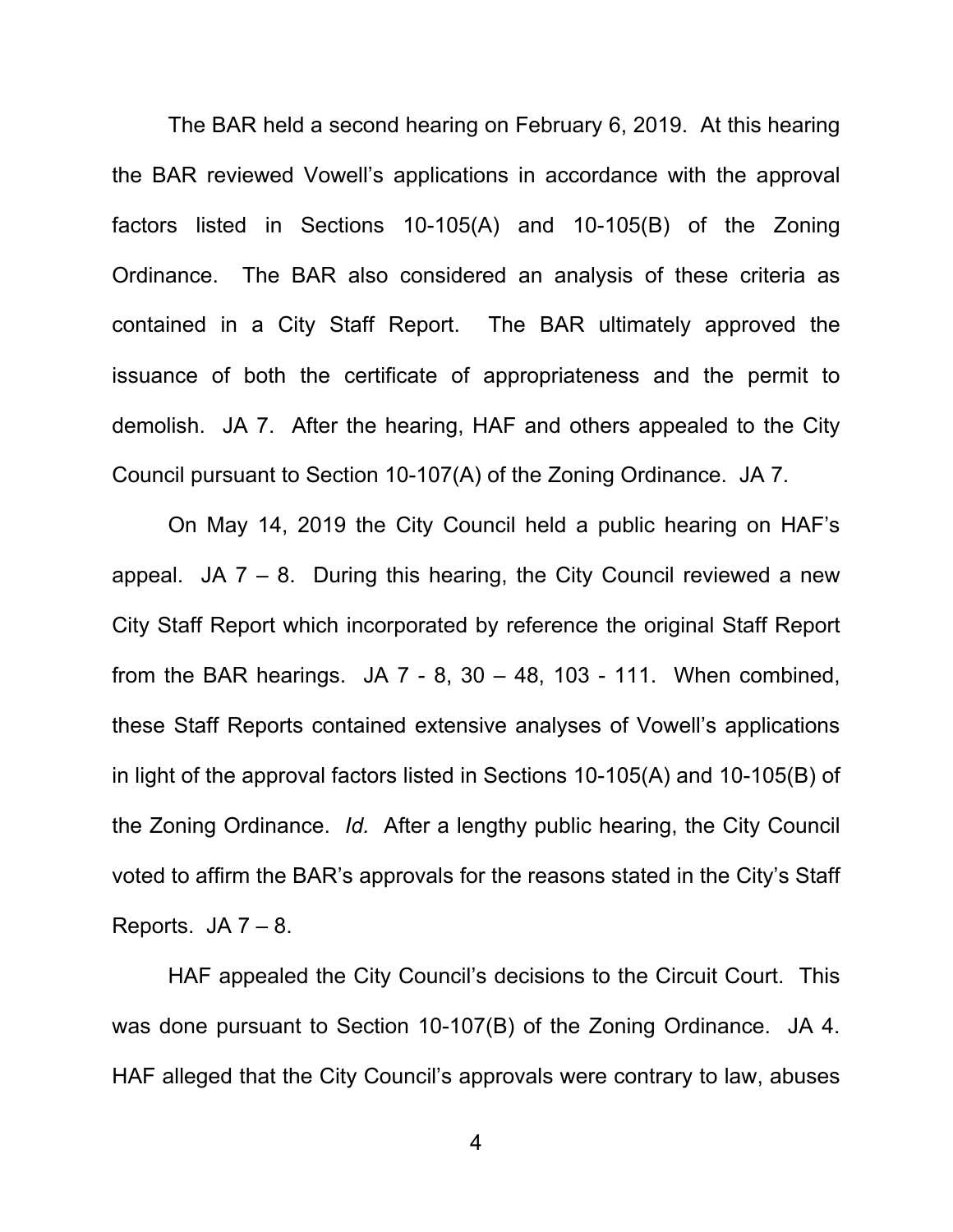of discretion, and arbitrary. JA 8. Specifically, HAF argued that the City Council erred by failing to consider the existence of an open-space easement on the Vowell Property, and by taking the position that only the standards contained within Article X of the Zoning Ordinance controlled its decisions regarding the issuance of certificates of appropriateness and permits to demolish. JA 14.

The City Council, the City of Alexandria, the BAR, and Vowell all filed demurrers to HAF's Petition. These demurrers argued: (1) that the HAF lacked standing to appeal the City Council's decisions because it was not an "aggrieved" party pursuant to Section 10-107(B) of the Zoning Ordinance, and (2) that the City Council correctly decided to not analyze the Open Space Land Act (the "OSLA") (Code of Virginia §10.1-1700 et seq.) when approving Vowell's applications.

 On October 23, 2019 the Circuit Court sustained the demurrers. JA 258. The Circuit Court first established that the Section 10-107(B) of the Zoning Ordinance required HAF to show that it was aggrieved by the City Council's decisions to have standing to appeal. JA 258. Using this analytical framework, the Court ruled that the Petition failed to plead facts showing that HAF was "aggrieved", and therefore it lacked standing to challenge the City Council's decisions. *Id.* The Circuit Court further held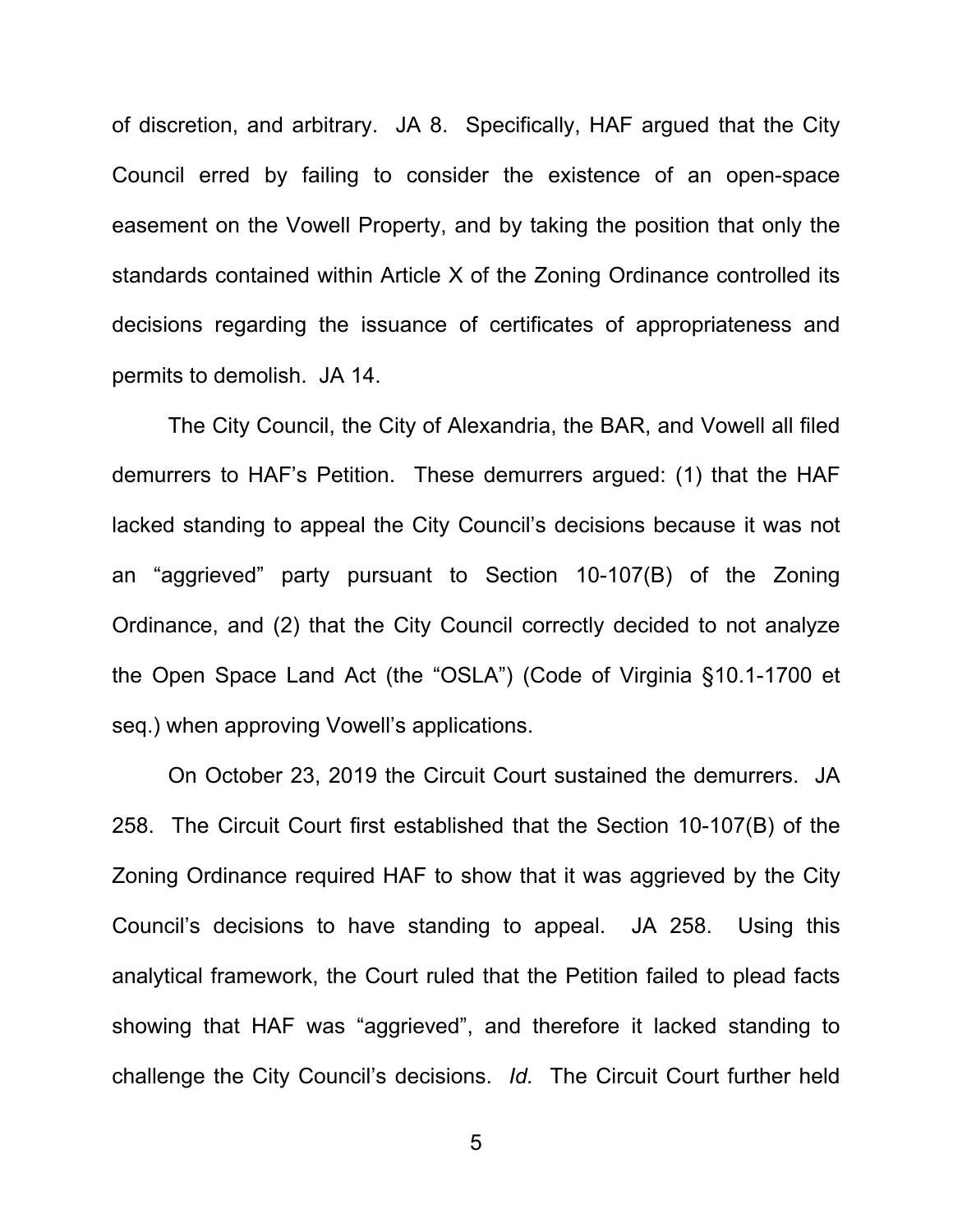that Sections 10-105(A) and 10-105(B) of the Zoning Ordinance did not require the City Council to consider the OSLA when evaluating applications for a certificate of appropriateness or a permit to demolish. JA 259. Finally, the Circuit Court held that the legislative decisions of the City Council were, at the very least, "fairly debatable". JA 260. Given this final ruling, the Circuit Court denied HAF's *ore tenus* request for leave to amend. JA 260 – 261.

#### **AUTHORITIES AND ARGUMENT**

#### **A. The Standard of Review is** *De Novo***.**

This matter comes before this Court on HAF's appeal of the Circuit Court's decision to sustain the demurrers. Because these issues involve questions of law, this Court reviews the Circuit Court's decisions *de novo*. *See Glazebrook v. Bd. of Supervisors*, 266 Va. 550, 554, 587 S.E.2d 589, 591 (2003).

A demurrer tests the legal sufficiency of a pleading. *See Fuste v. Riverside Healthcare Ass'n, Inc.*, 265 Va. 127, 131, 575 S.E.2d 858, 861 (2003). When ruling on a demurrer, the court accepts the truth of all properly pleaded material facts and construes all reasonable factual inferences in favor of the nonmoving party. *See id.* 265 Va. at 131-32, 575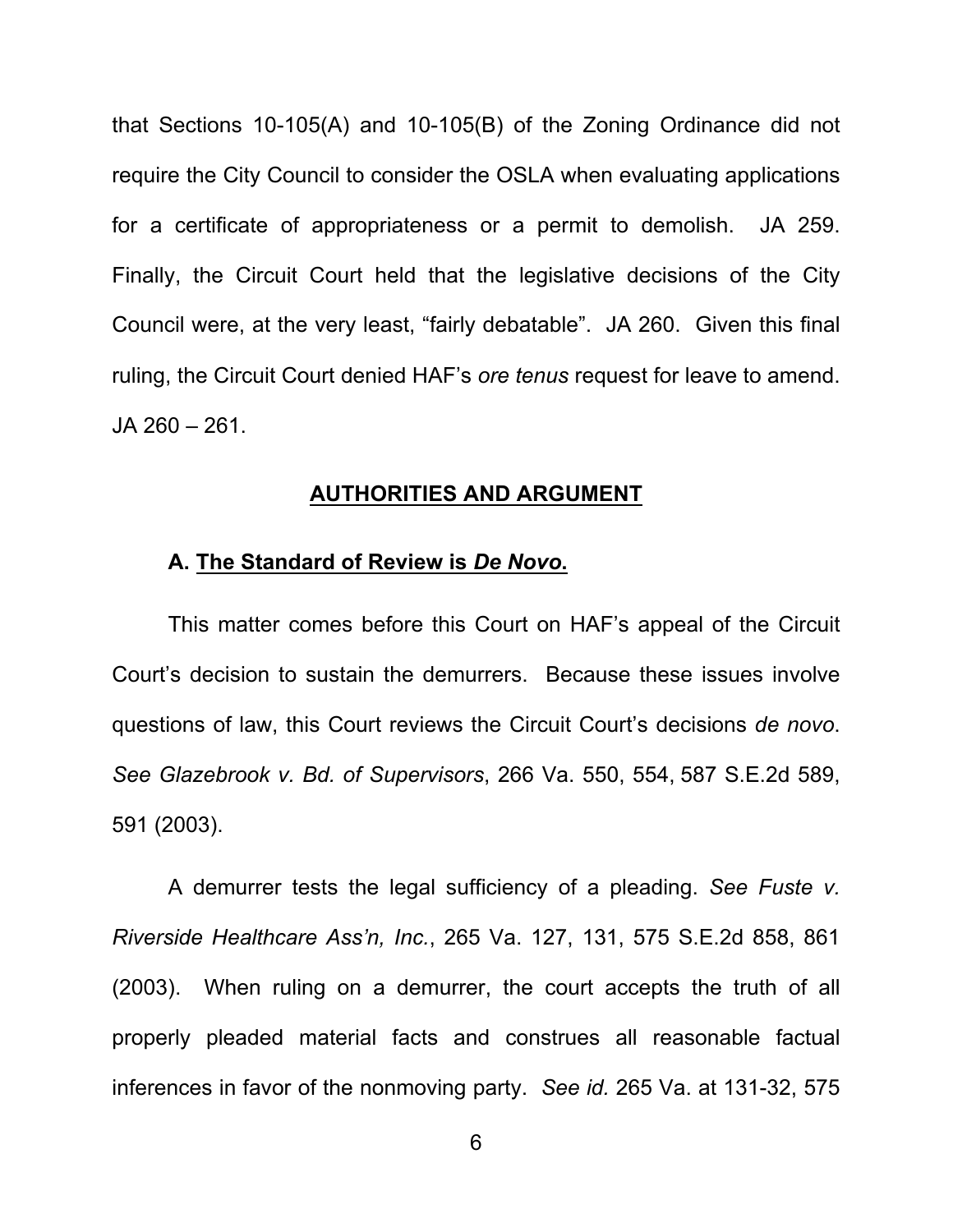S.E.2d at 861. To withstand a demurrer, "a pleading must be made with 'sufficient definiteness to enable the court to find the existence of a legal basis for its judgment.'" *Hubbard v. Dresser, Inc.*, 271 Va. 117, 123, 624 S.E.2d 1, 4, (2006).

## **B. The Circuit Court Correctly Held that HAF Lacked Standing to Appeal the City Council's Decisions.**

#### **i. HAF is not "Aggrieved".**

A plaintiff must have a legal interest in a controversy in order to bring a lawsuit. *See e.g. Howell v. McAuliffe*, 292 Va. 320, 353-54, 788 S.E.2d 706, 725 – 726 (2016) (Mims, J., dissenting). Standing ensures that, "the person who asserts a position has a substantial legal right to do so and that his rights will be affected by the disposition of the case." *Cupp v. Board of Supr's of Fairfax County*, 227 Va. 580, 589, 318 S.E.2d 407, 411 (1984).

A third-party that challenges a land use decision must be "aggrieved" in order to have standing. *Virginia Beach Beautification Com'n v. Board of Zoning Appeals of Virginia Beach*, 231 Va. 415, 419 – 20, 344 S.E.2d 899, 902 – 903 (1986); *Friends of the Rappahannock v. Caroline County Bd. of Sup'rs*, 286 Va. 38, 48 - 49, 743 S.E.2d 132, 137 (2013). In *Virginia Beach Beautification Commission*, this Court discussed the circumstances that must be present for a third-party to be aggrieved by a land use decision.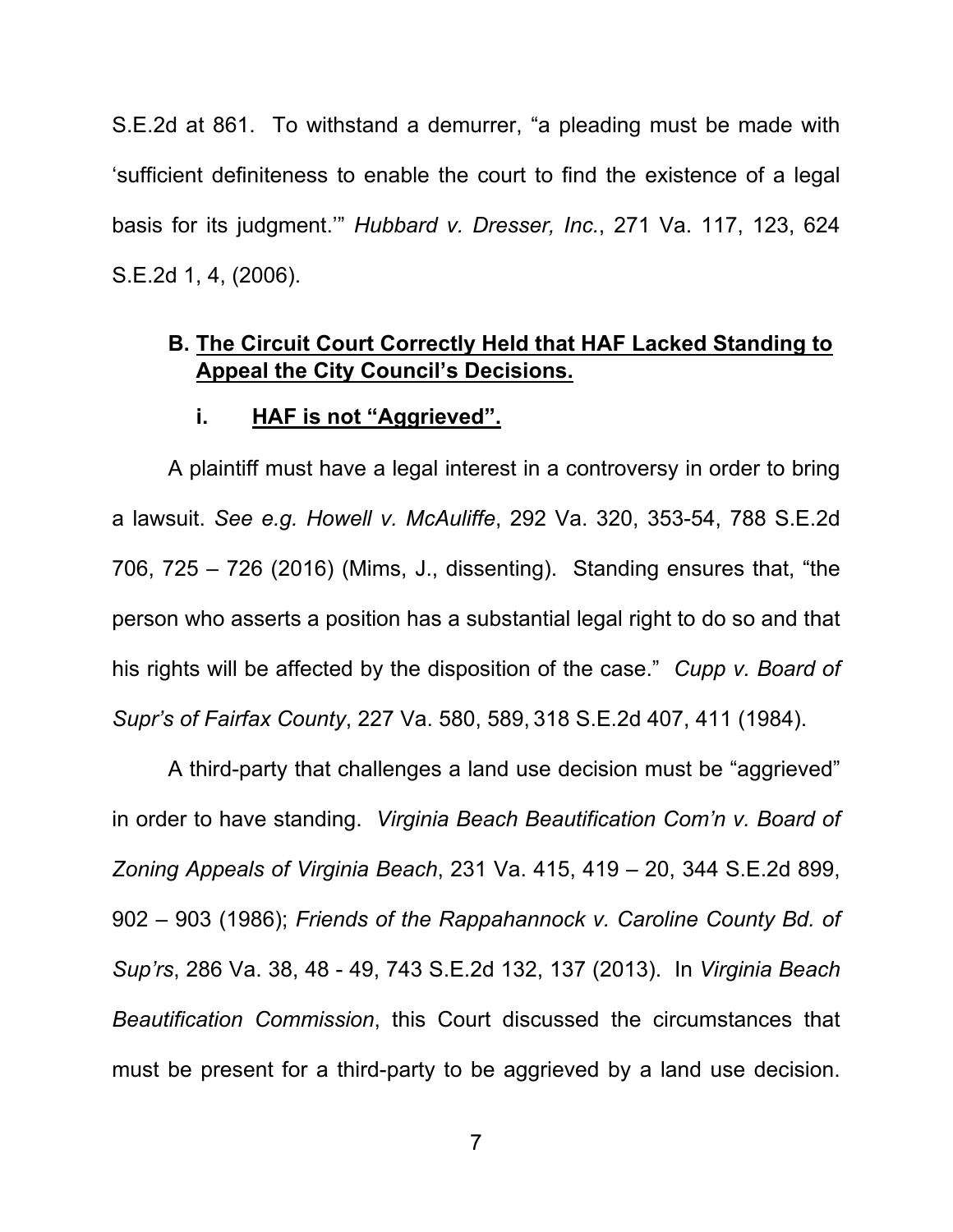*Beautification Com'n*, 231 Va. at 419 - 20, 344 S.E.2d at 902 - 903. That case involved a non-stock corporation, the Beautification Commission, formed for the purpose of keeping Virginia Beach "beautiful." *Id.* at 418, 344 S.E.2d at 902. The Commission did not own property in Virginia Beach, nor did it pay taxes to the City. *Id.* Despite seemingly having a mere subjective interest in Virginia Beach, the Beautification Commission appealed the Board of Zoning Appeals' decision to grant a setback variance to the circuit court. *Id.* at 415, 344 S.E.2d at 900. The circuit court eventually determined that the Beautification Commission lacked standing because it was not "aggrieved" by the Board's decision.

On appeal to this Court, the question presented was whether the Beautification Commission, as a third-party who did not own land or pay taxes in the City, was an "aggrieved" person who could appeal the Board's land use decision to the local trial court. *Id.* at 415, 344 S.E.2d at 900. The answer to that question was no. This Court held that a third-party is aggrieved if it has an, "immediate, pecuniary and substantial interest in the litigation, and not a remote or indirect interest." *Id*. at 419, 344 S.E.2d at 902. Moreover, a third-party is not aggrieved if it is merely advancing a "perceived public right" that is shared by those who are "similarly situated." *Id*. As applied to the Beautification Commission, this Court concluded that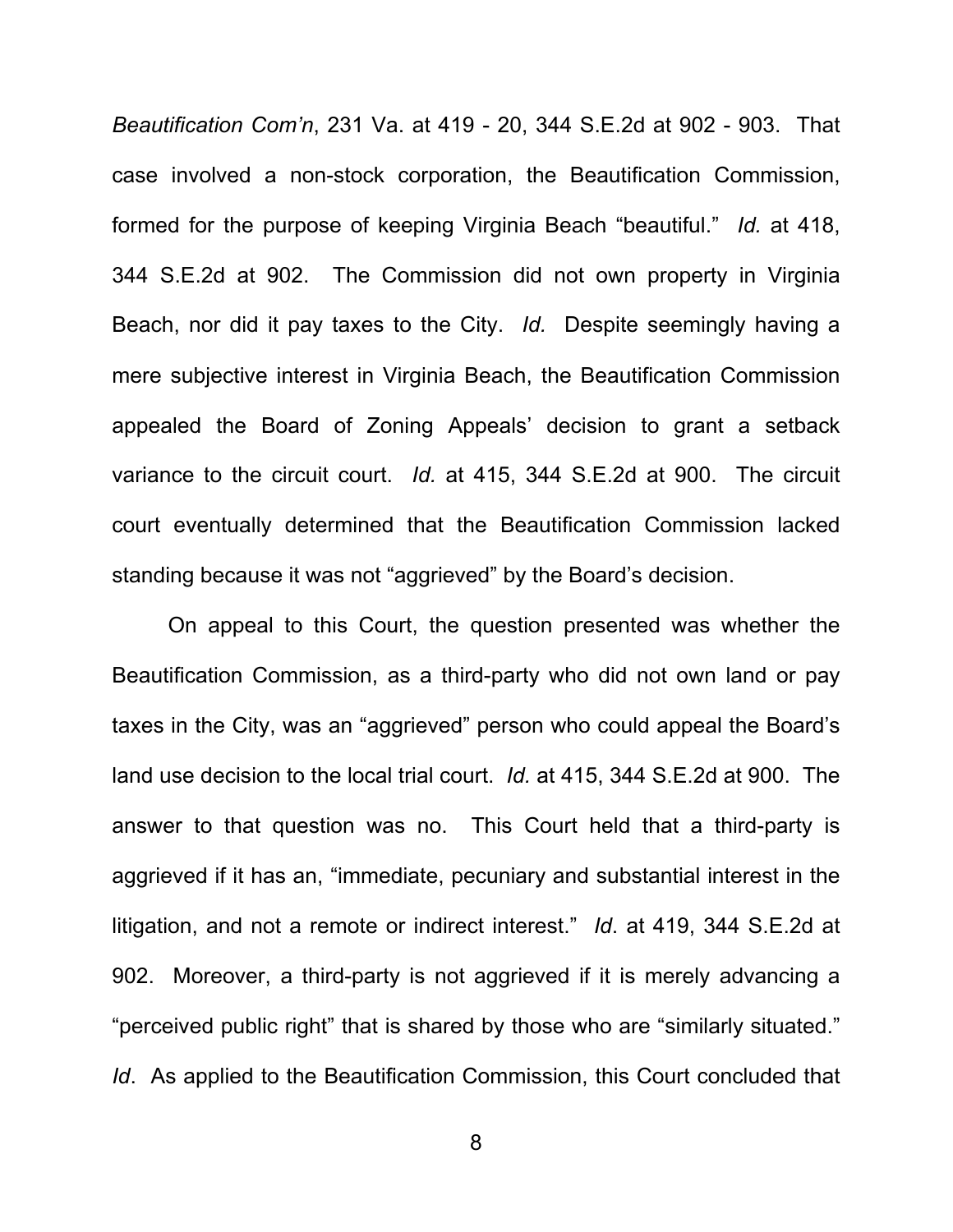it was not aggrieved because no substantial property interest was damaged by the variance in question, and because it neither "own[ed] nor occup[ied] real property within or in close proximity" to the subject property. *Id.* at 420, 344 S.E.2d at 903. Thus, the Beautification Commission's purported mission of keeping Virginia Beach "beautiful" was not a sufficient interest to give it legal standing to challenge the Board's decision.

This Court revisited the aggrieved person standard in *Friends of the Rappahannock v. Caroline County Board of Supervisors*, 286 Va. 38, 743 S.E.2d 132 (2013). There, a conservation group and neighboring landowners challenged Caroline County's issuance of a special use permit for the development of a sand and gravel mining operation bordering the Rappahannock River. *Friends*, 286 Va. at 42 - 43, 743 S.E.2d at 133 - 134. The complainants advanced a number of perceived interests that would be affected by the issuance of a permit. *Id.* at 42-43, 743 S.E.2d at 133 – 134. These interests included the inability to hunt, aesthetic and environmental concerns like dust, recreational use of the river, and the general loss of quiet enjoyment of their properties. *Id.* Like *Beautification Commission*, the primary question presented was whether the individual complainants were "aggrieved" and had standing to challenge the special use permit. *Id.*  at 44.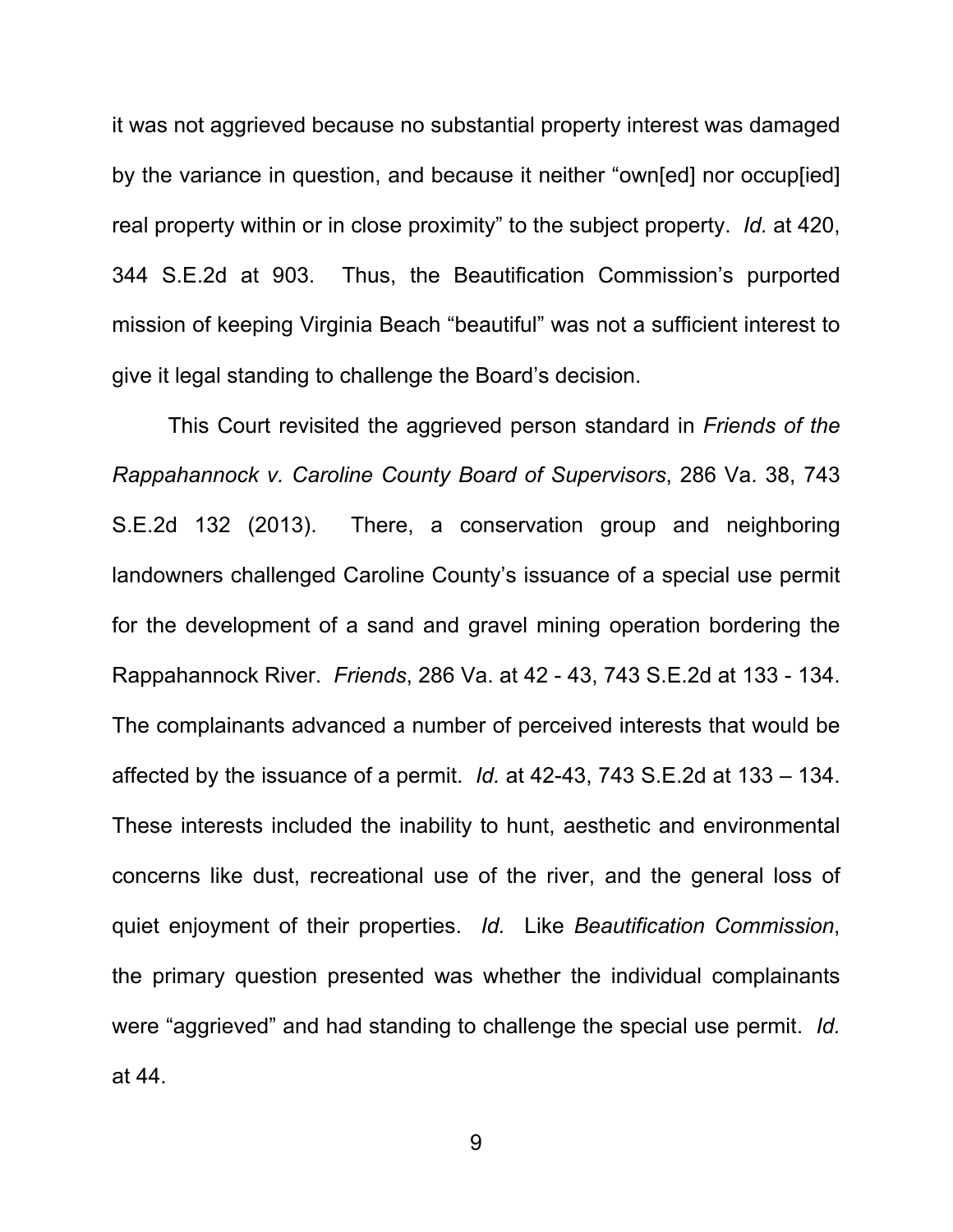This Court took the opportunity to clarify that the aggrieved person standard is a two-step framework. *Id.* at 48-49, 743 S.E.2d at 137. First, the complainant must show that he owns or occupies, "'real property within or in close proximity to the property that is the subject of' the land use determination, thus establishing…'a direct, immediate, pecuniary, and substantial interest in the decision.'" *Id.* at 48 (citing to *Beautification Commission*, 231 Va. at 420, 344 S.E.2d at 902 - 903). Second, the complainant must allege a "particularized harm to 'some personal or property right, legal or equitable, or imposition of a burden or obligation upon the petitioner different from that suffered by the public generally.'" *Friends*, 286 Va. at 48 – 49, 743 S.E.2d at 137 (citation omitted). Applying this to the complainants in *Friends*, this Court held that they lacked standing under the second step of the framework. *Friends*, 286 Va. at 49, 743 S.E.2d at 137. This Court explained that the complainants' allegations were conclusory and speculative as to how the gravel extraction site would cause an imposition or burden on a personal or real property right different from the general public. *Id.*, 743 S.E.2d at 138. Consequently, this Court affirmed the trial court's decision to dismiss the complainants' lawsuit for a failure to establish standing.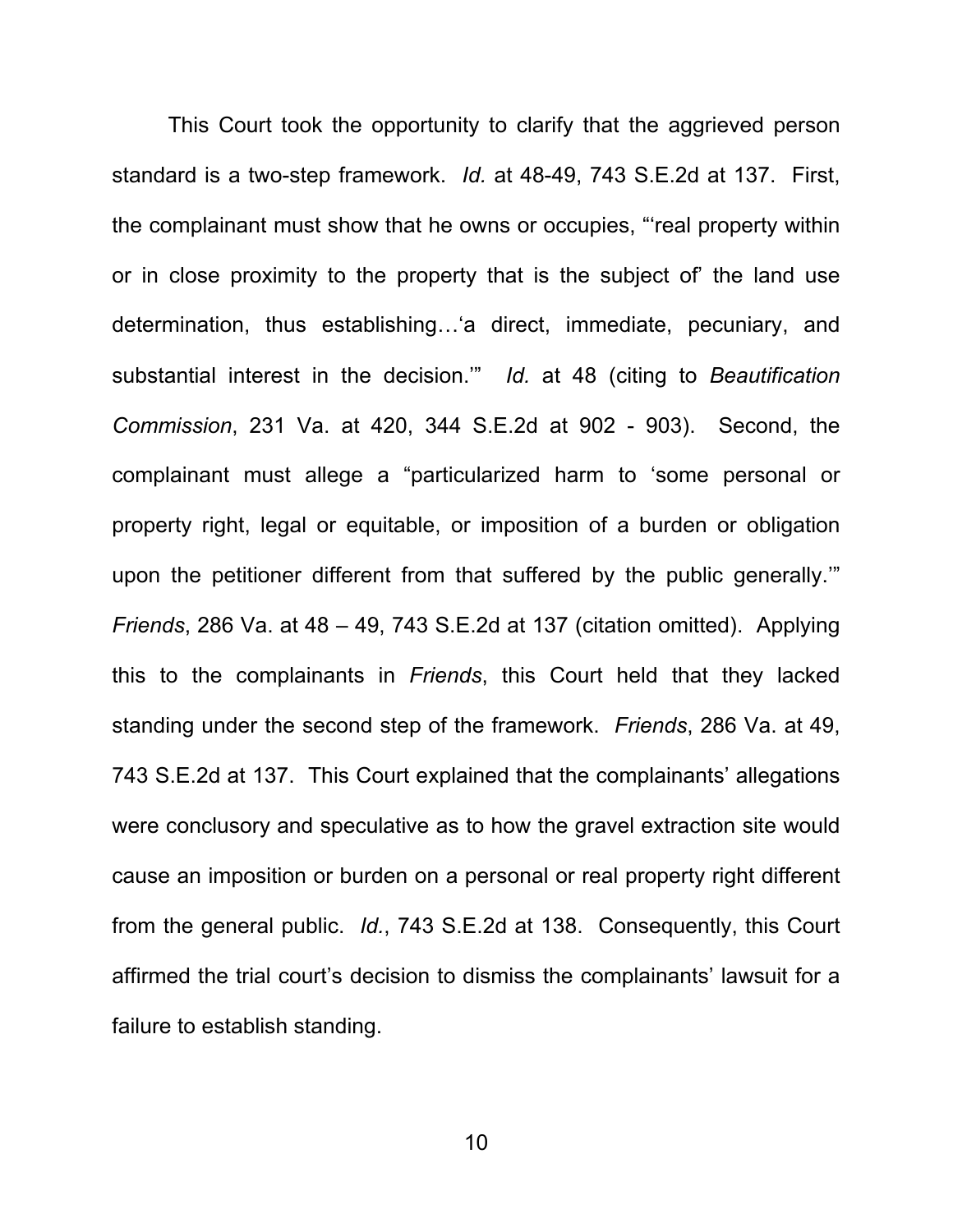As in *Beautification Commission* and *Friends*, Section 10-107(B) of the Zoning Ordinance only grants third parties the right to appeal to the Circuit Court if they are "aggrieved" by the City Council's decision. *See*  ALEX. ZONING ORD. §10-107(B). Specifically, the ordinance provides that "[a]ny applicant or any of the petitioners aforesaid *aggrieved by a final decision of the city council* shall have the right to appeal such decision to the circuit court for a review." *Id.* (emphasis added)

The Circuit Court was correct in sustaining the demurrers because HAF cannot demonstrate that it was aggrieved by the City Council's decisions to approve the certificate of appropriateness and the permit to demolish. Assuming without conceding that HAF satisfies the proximity step of the *Friends* framework, HAF cannot show that the City Council's decisions caused it to suffer some particularized harm to a personal or property right, or that the City Council's decisions imposed some burden or obligation upon it that is different than those shared by the public generally.

The basis upon which HAF asserted standing in its Petition to the Circuit Court was that it is "vitally interested in the proper administration of the OSLA". JA 3. This "vital interest" purportedly stems from the fact that HAF has "granted an easement on its property pursuant to the provisions of the OSLA." JA 3. Significantly, HAF is not alleging that it holds an interest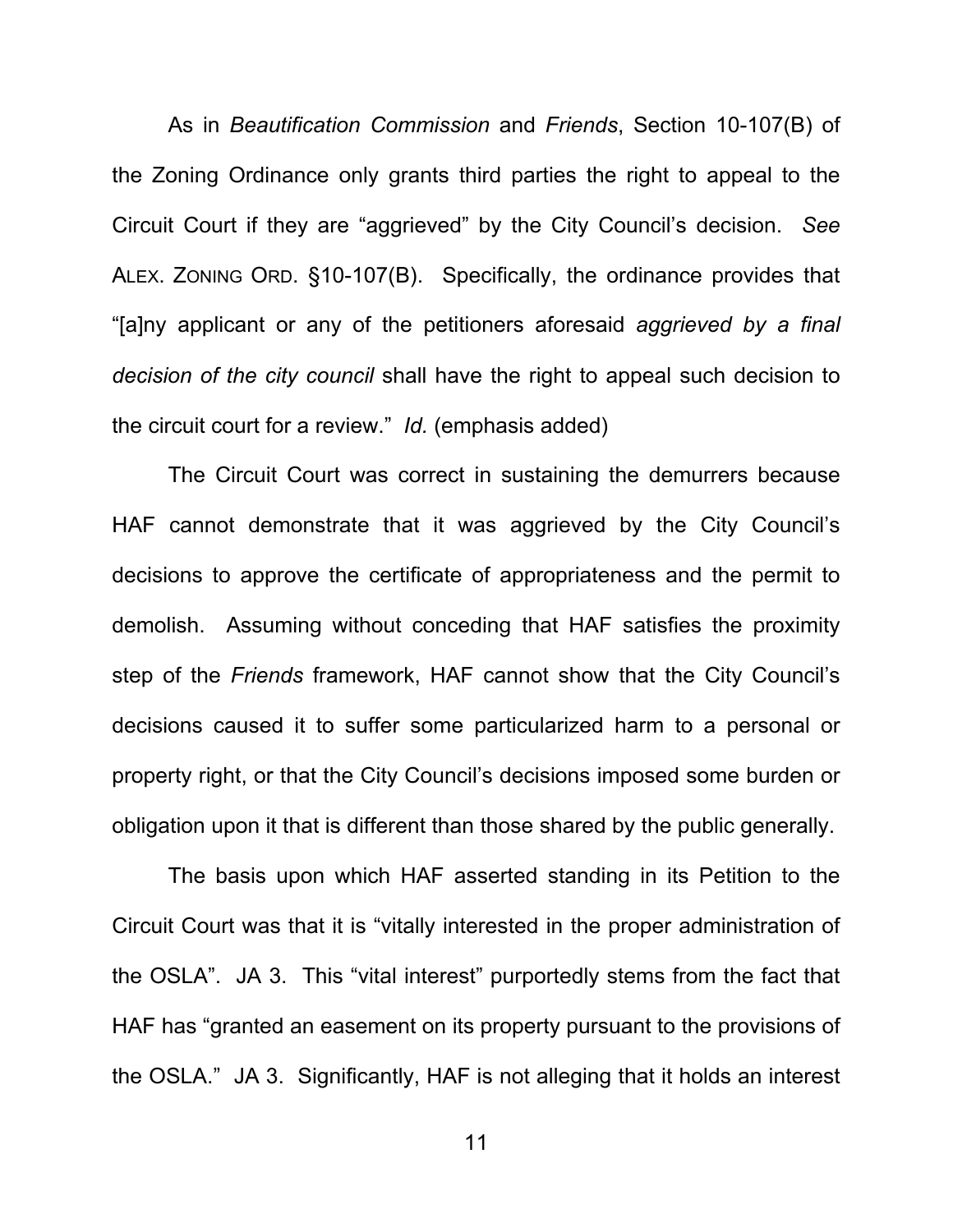in the open-space easement on the Vowell Property, but that it holds an interest in another, unrelated, open-space easement. As in *Beautification Commission* where the Beautification Commission's desire to keep Virginia Beach "beautiful" was not a burden or obligation different from that shared by the public, HAF's purported desire for the City Council to apply the OSLA correctly is not a burden or obligation that is different from that shared by the public generally. All residents of Alexandria, as well as all residents of the Commonwealth of Virginia for that matter, share an interest in the proper application of a duly enacted law like the OSLA. To accept HAF's argument would be to confer standing upon every person in the Commonwealth, or at the very least, upon every person holding an interest in an open-space easement. $^2\;$  Such a drastic expansion of standing would nullify the requirements that have been carefully constructed by this Court.

Next, HAF argues (for the very first time in its Opening Brief) that it has a particularized harm because its primary purpose is to preserve, protect and restore structures and sites of historic or architectural interest in the City of Alexandria. Opening Brief 19. This mission is similar to that of the Friends of the Rappahannock organization, which this Court described

 $^2$  Amici Preservation Virginia, et al., indicate in their Brief that in 2016 the Virginia Outdoors Foundation alone reported that it "had reached nearly 800,000 easement protected areas." Preservation Virginia et al. Brief at 12.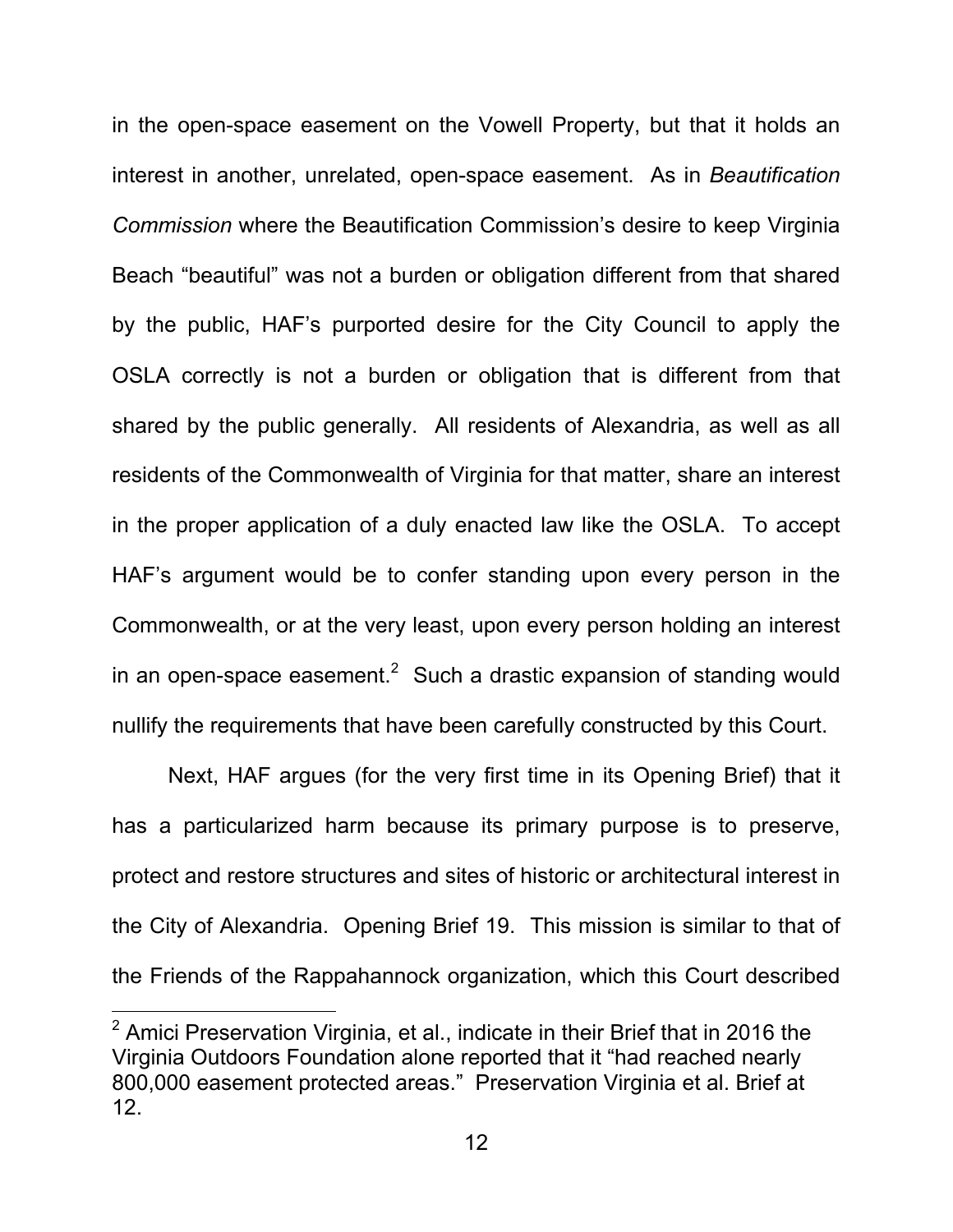as being a "non-profit organization committed to the preservation of the Rappahannock River." *Friends*, 286 Va. at 42, 743 S.E.2d at 133. Likewise, HAF's mission is similar to that of the Beautification Commission, whose stated goal was "to help make and keep Virginia Beach one of the most beautiful cities in the state.'" *Virginia Beach Beautification Com'n*, 231 Va. at 418, 344 S.E.2d at 902. The significance of these similarities, of course, is that this Court declined to find that either the Friends of the Rappahannock or the Beautification Commission had standing in their cases. This Court must find the same for HAF.

This Court must also decline to extend standing to HAF based purely upon its mission because to do so would be to arguably grant HAF automatic standing in every land use case involving the District. This would expand standing dramatically and effectively negate this Court's requirement that appellants demonstrate a "particularized harm." Such a decision might even arguably extend standing to national organizations with no presence or interest in Virginia, other than general concerns about public issues like scenic and historical preservation. Such an extension would be in direct contravention of this Court's holdings in *Beautification Commission* and *Friends*.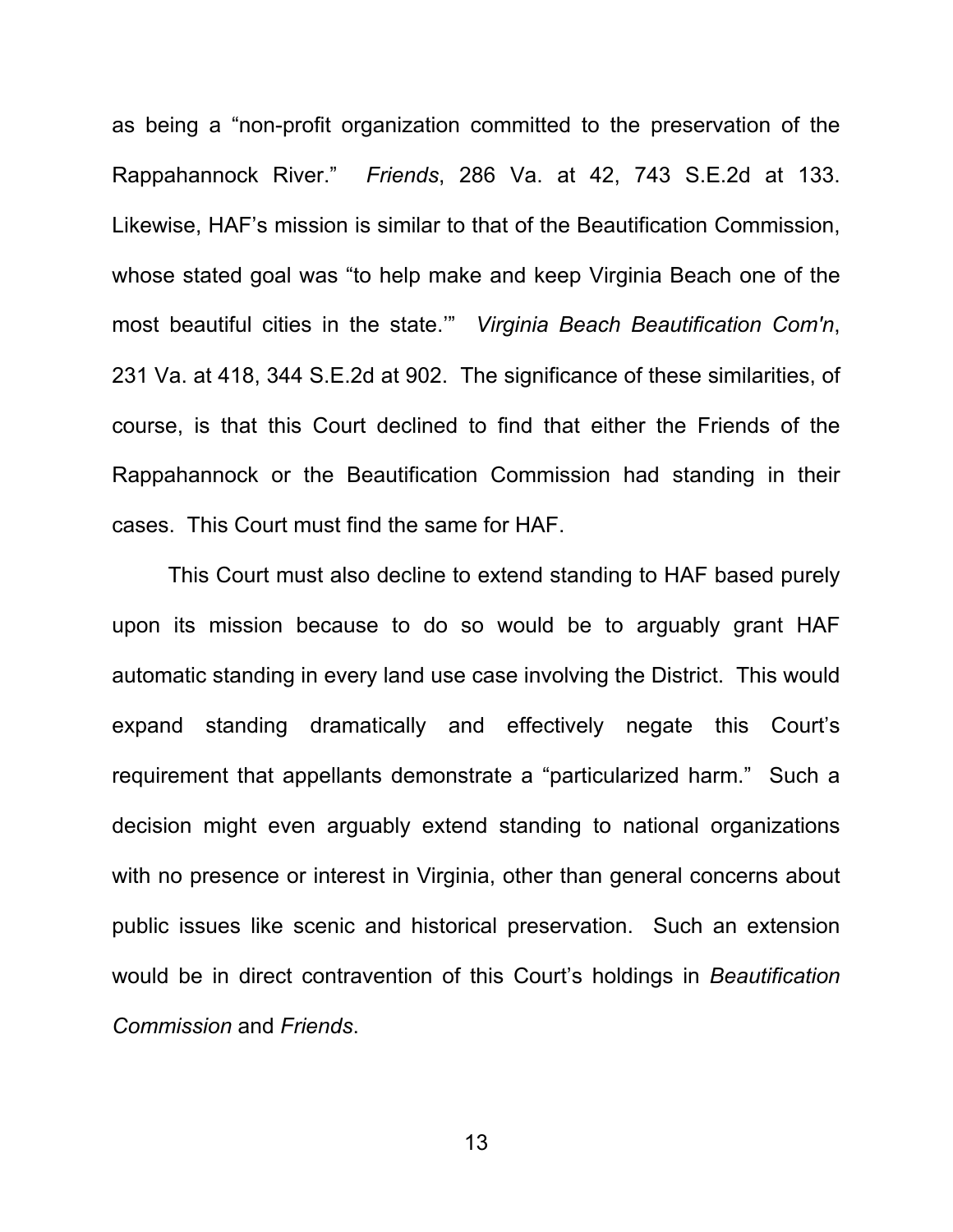Finally, HAF argues that it is aggrieved because the District imposes different burdens and confers different rights to those who reside inside the District. Indeed, HAF explains that it is aggrieved because the District imposes "strict architectural controls" on its property. Since it is subject to those controls, HAF asserts that it has rights different from the general public; namely, the right to appeal decisions of the City Council. *See*  Opening Brief 18.

This argument has no basis in law. Zoning regulations by their very nature impose burdens, with every zoning district in the City of Alexandria featuring some degree of restriction on the use of real property. Zoning restrictions vary from zone to zone. HAF's logic, if accepted, would dictate that every property owner in the City of Alexandria would have automatic standing to appeal any land use decision within that person's zone, so long as the regulatory burdens were different from other zones. To extend standing to general regulatory burdens would render the concept of standing meaningless.

HAF's argument is also deficient because it assumes, without supporting that assumption, that the many residents of the District are somehow distinct from the "general public". While this Court has not defined the term "general public," it did hold in *Beautification Commission*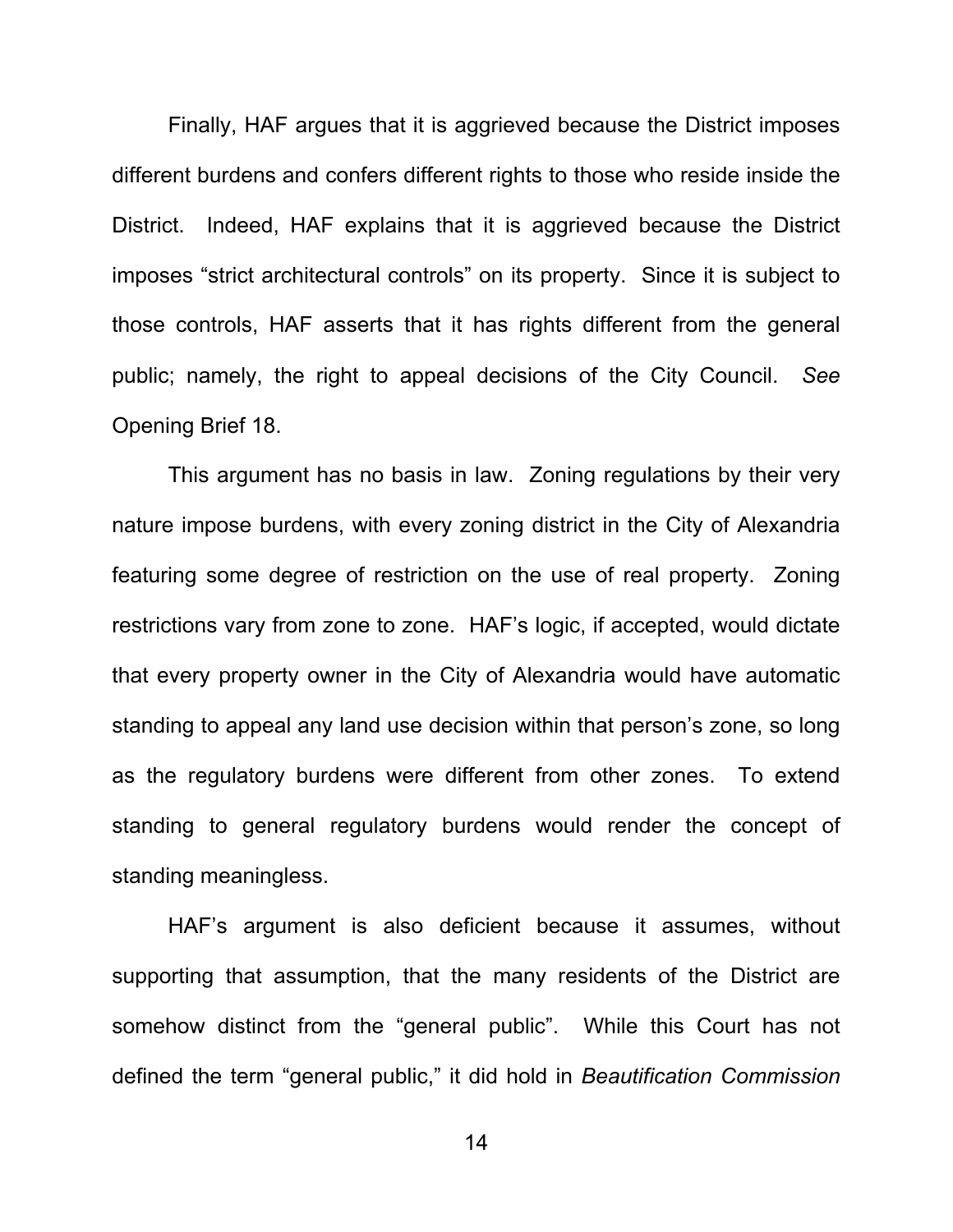that "it is not sufficient that the sole interest of the petitioner is to advance some perceived public right or to redress some anticipated public injury when the only wrong he has suffered is *in common with other persons similarly situated*." *Virginia Beach Beautification Com'n*, 231 Va. at 419, 344 S.E.2d at 902 (emphasis added). Here, the many residents of the District are "similarly situated" to HAF.

## **ii. Section 10-107(B) of the Zoning Ordinance does not Afford "By-Right" Circuit Court Standing to Those that Appealed from the BAR to the City Council.**

In an effort to avoid an aggrieved standard that it cannot meet, HAF argues that Section 10-107(B) of the Zoning Ordinance confers "by-right" circuit court standing to anyone that participated in the first level of appeal from the BAR to the City Council. Opening Brief 12 – 16. The language governing these distinct levels of appeal shows that HAF's position is incorrect.

Section 10-107(A)(2) of the Zoning Ordinance authorizes appeals from the BAR to the City Council. It requires only the submission of a petition signed by the City Manager, or by at least twenty-five persons owning real estate in the District, to perfect an appeal. In contrast, Section 10-107(B) of the Zoning Ordinance, which authorizes appeals from the City Council to the Circuit Court, requires that a person seeking review must be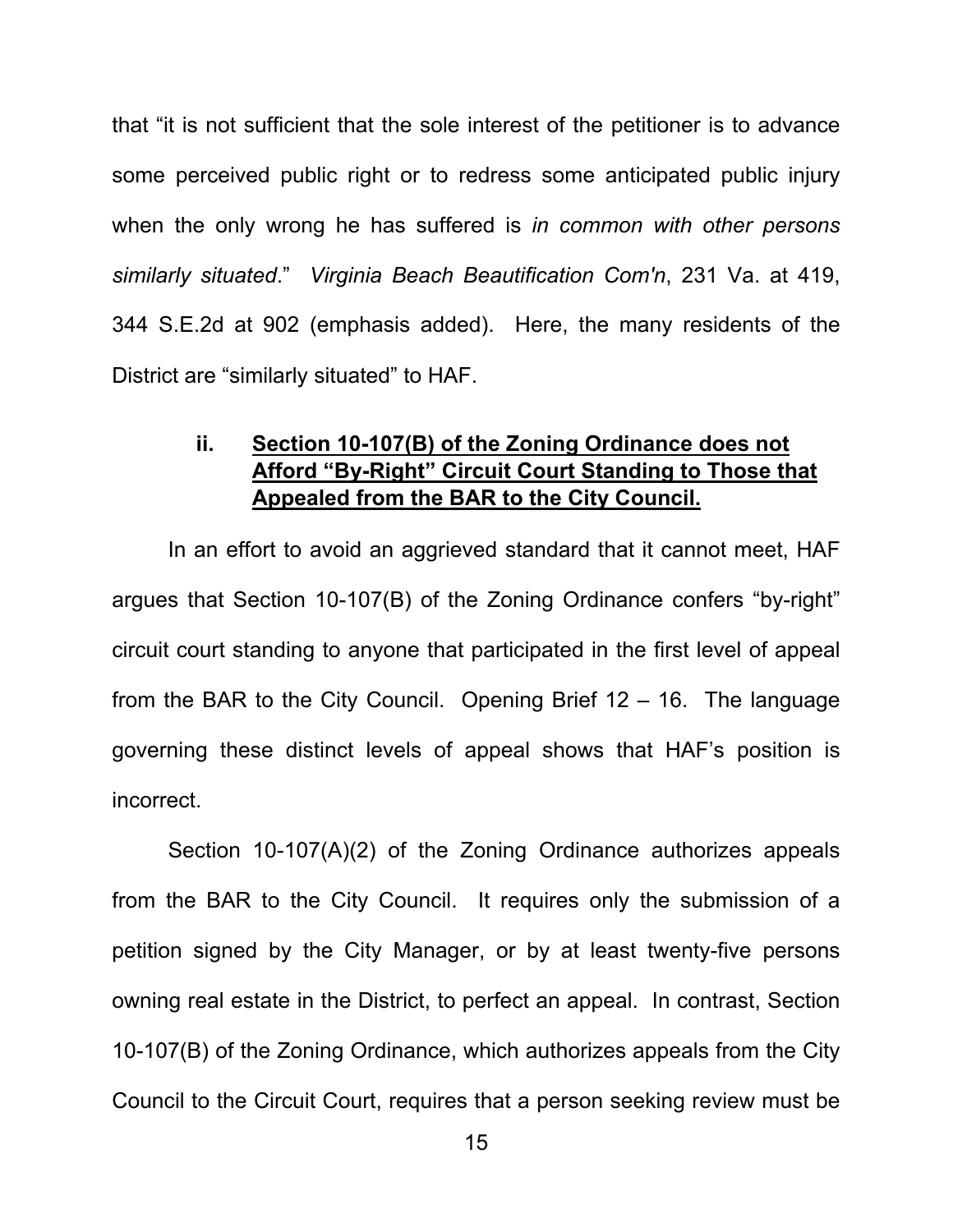"*aggrieved* by a final decision of the city council" (emphasis added). These two standards are intentionally very different.

It is fundamental in the law that effect should be given to a legislative body's intent as evidenced by the plain meaning of its statutory language. *David v. David*, 287 Va. 231, 237, 754 S.E.2d 285, 289 (2014). Moreover, courts are required to "presume that the legislature chose, with care, the specific words of [a] statute". *Wal-Mart Stores East, LP v. State Corporation Commission*, 844 S.E.2d 676, 683 (Va., 2020). It is further widely recognized that the "term 'aggrieved' has settled meaning in Virginia when it becomes necessary to determine who is a proper party to seek relief from an adverse decision." *Board of Sup'rs of Fairfax County v. Board of Zoning Appeals of Fairfax County*, 268 Va. 441, 449 - 450, 604 S.E.2d 7, 11 (2004) (citing to *Beautification Comm'n*, 231 Va. at 419 – 420, 344 S.E.2d at 902 – 03). As discussed above, this "settled meaning" requires:

The petitioner 'must show that he has an immediate, pecuniary and substantial interest in the litigation, and not a remote or indirect interest.' ... [I]t is not sufficient that the sole interest of the petitioner is to advance some perceived public right or to redress some anticipated public injury when the only wrong he has suffered is in common with other persons similarly situated. The word 'aggrieved' in a statute contemplates a substantial grievance and means a denial of some personal or property right, legal or equitable, or imposition of a burden or obligation upon the petitioner different from that suffered by the public generally.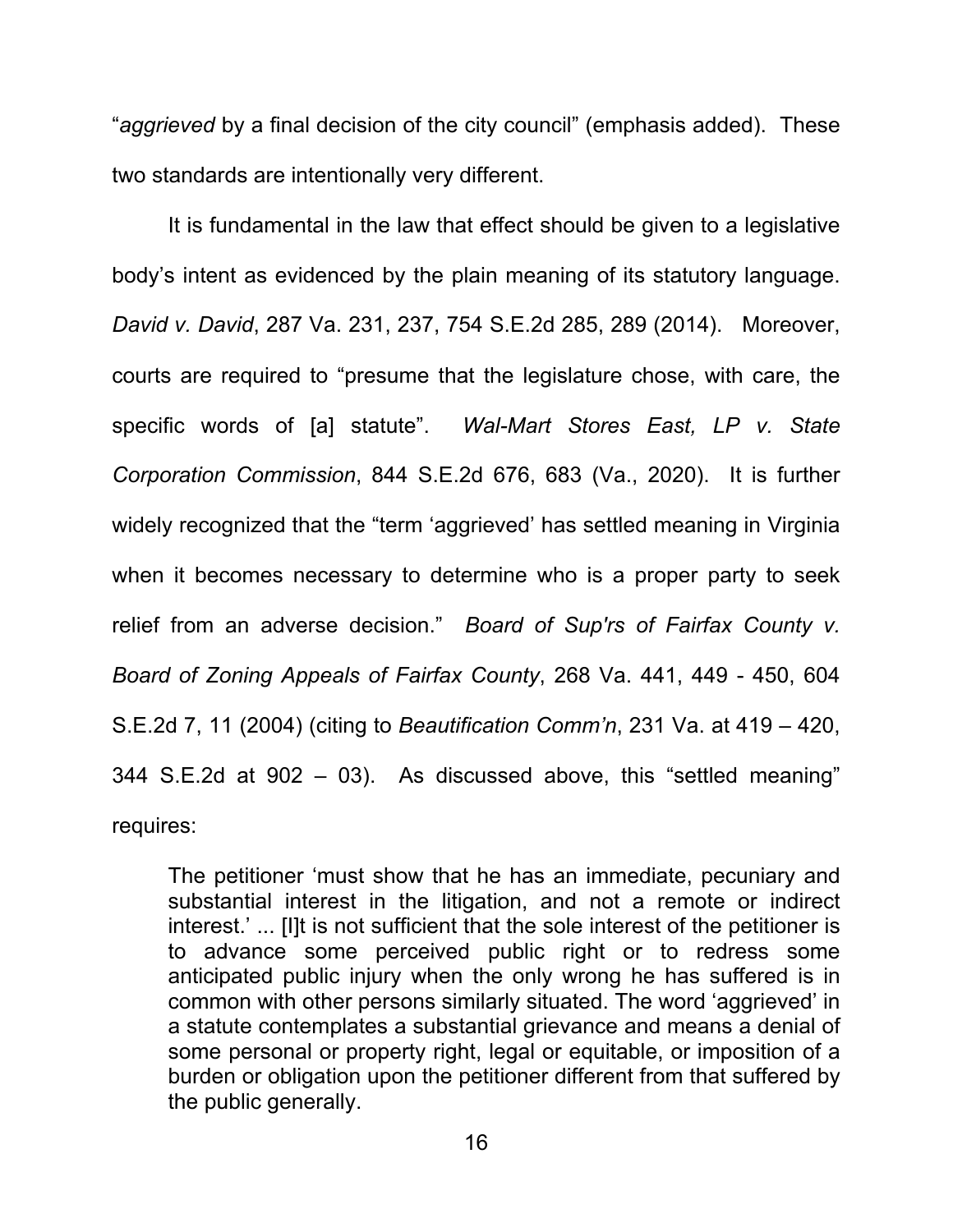*Board of Sup'rs of Fairfax*, 268 Va. at 449–50, 604 S.E.2d at 11.

Given these precepts, it is clear that the City Council deliberately chose to include the term "aggrieved", as well as its "settled meaning", in Section 10-107(B) of the Zoning Ordinance. In doing so, the City Council did not furnish "by-right" standing to any resident of the District that appealed from the BAR to the City Council. Instead, the City Council established a procedure whereby any group of individuals from the District could appeal to the City Council, but only those individuals who were truly aggrieved could appeal to the Circuit Court. This procedure is consistent with this Court's precedent in *Friends* and *Beautification Commission* which requires litigants to have a particularized harm or a burden different from the general public in order to have standing in the trial court.

Finally, it is well-established that a statute should not be read in such a manner that will make a portion of it useless, repetitious, or absurd. *Jones v. Conwell*, 227 Va. 176, 181, 314 S.E.2d 61, 64 (1984). On the contrary, a statute should be read so as to give reasonable effect to every word. *Id.* HAF's argument concerning by-right standing improperly invites this Court to ignore the existence of the word "aggrieved" in Section 10- 107(B) of the Zoning Ordinance. This is perhaps best seen in HAF's Opening Brief when it quotes the statute at length, emphasizes the phrases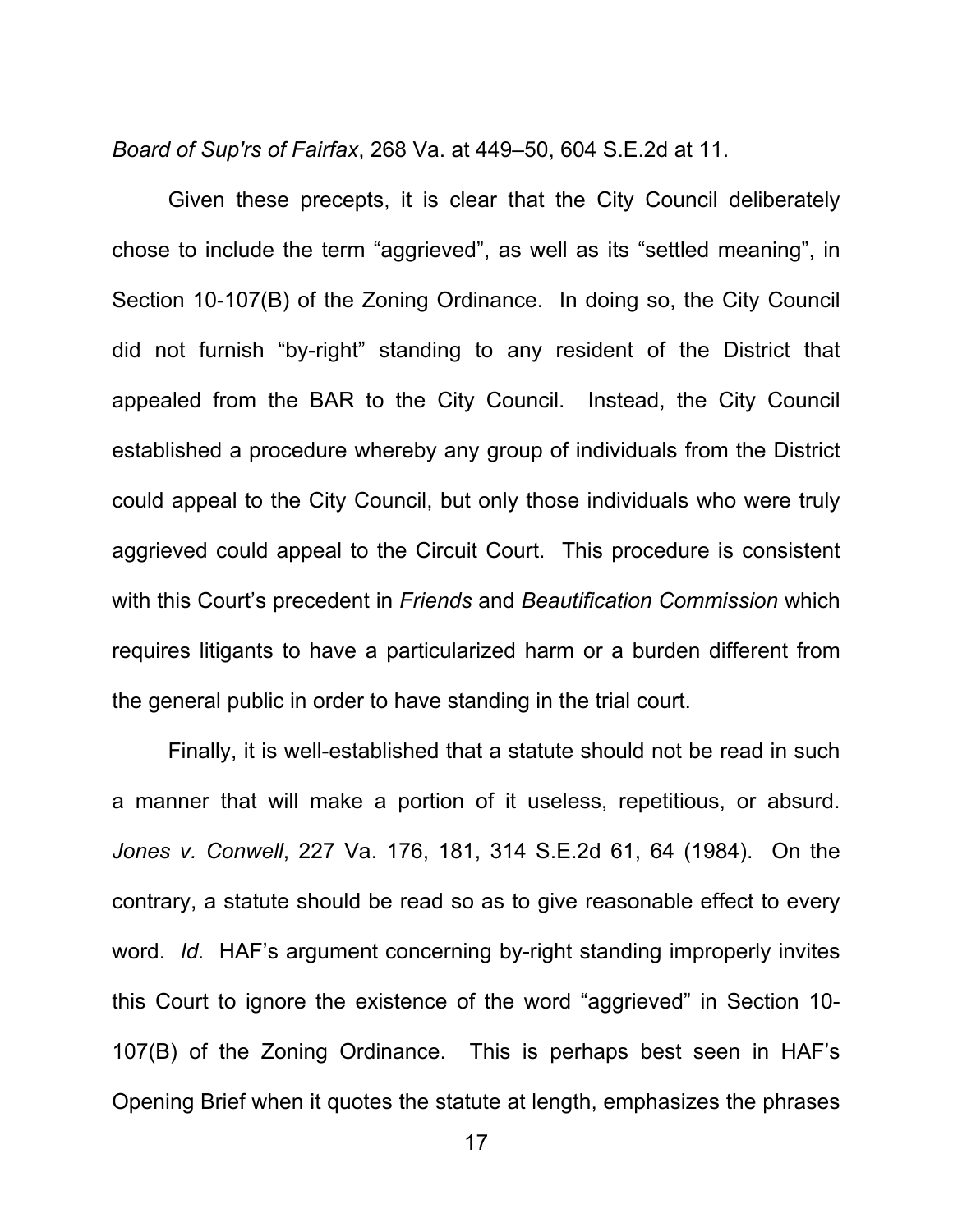"any of the petitioners" and "shall have the right to appeal", but then conspicuously fails to emphasize the word "aggrieved". Opening Brief 14. Given that every word must be given meaning, the Circuit Court properly rejected a similar invitation from the HAF to ignore the word "aggrieved", pointing out that the word "has to have some significance." JA 236.

Because HAF lacks standing in this case, the judgment of the Circuit Court must be upheld.

## **C. The Circuit Court Correctly Ruled that the City Council did not have to Apply the OSLA when Evaluating Vowell's Applications for a Certificate of Appropriateness and a Permit to Demolish.**

**i. The OSLA is not Listed as a Factor to be Considered in Sections 10-105(A) or 10-105(B) of the Zoning Ordinance.** 

HAF alleges that the City Council's approvals of the certificate of appropriateness and the permit to demolish were contrary to law because the City Council failed to apply the OSLA when approving them. Opening Brief 22. HAF's argument lacks merit.

The factors that the City Council is required to consider when reviewing applications for a certificate of appropriateness and a permit to demolish are enumerated in Sections 10-105(A) and 10-105(B) of the Zoning Ordinance, respectively. Indeed, these are the only factors that the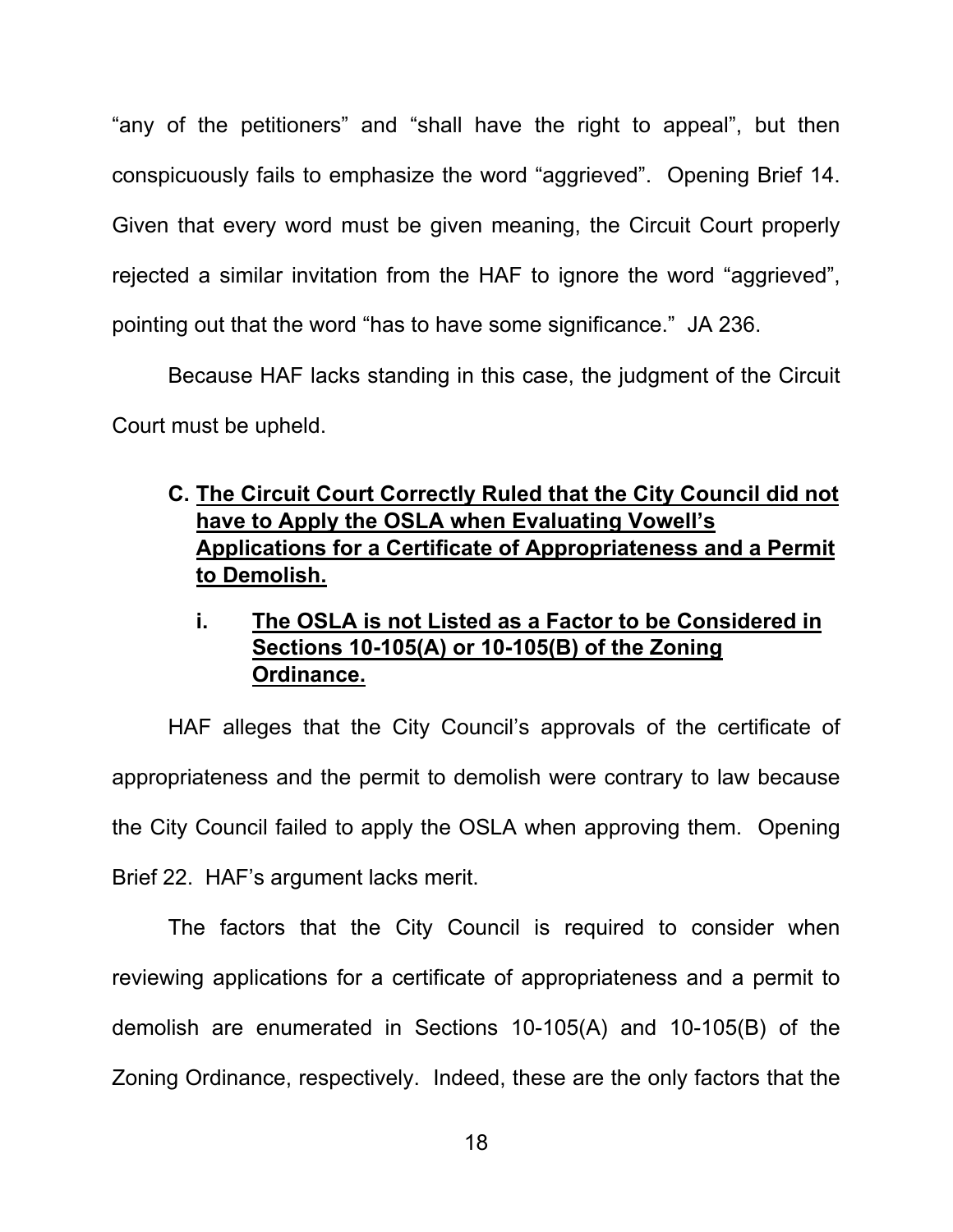City Council is authorized to consider when reviewing such applications. *See* Section 10-105(A) of the Zoning Ordinance ("the board of architectural review or the city council on appeal shall consider the following features and factors in passing upon the appropriateness of the proposed construction, reconstruction, alteration or restoration of buildings or structures"); *see* Section 10-105(B) of the Zoning Ordinance ("The board of architectural review or the city council on appeal shall consider any or all of the following criteria in determining whether or not to grant a permit to move, remove, capsulate or demolish in whole or in part a building or structure within the [District].").

Critically absent from these factors is any requirement that the City Council consider the existence of an open-space easement or otherwise apply the OSLA. On this basis alone it is clear that the City Council's decision was correct.

## **ii. Supremacy of Law Principles are Inapplicable because the OSLA and Sections 10-105(A) and 10-105(B) of the Zoning Ordinance are not Inconsistent with Each Other.**

In the absence of an express requirement, HAF asserts that supremacy of law principles required the City Council to apply the OSLA. In support of this position, HAF cites to Code of Virginia §§1-248 and 10.1- 1705, as well as to Section 1-200(F) of the Zoning Ordinance. Opening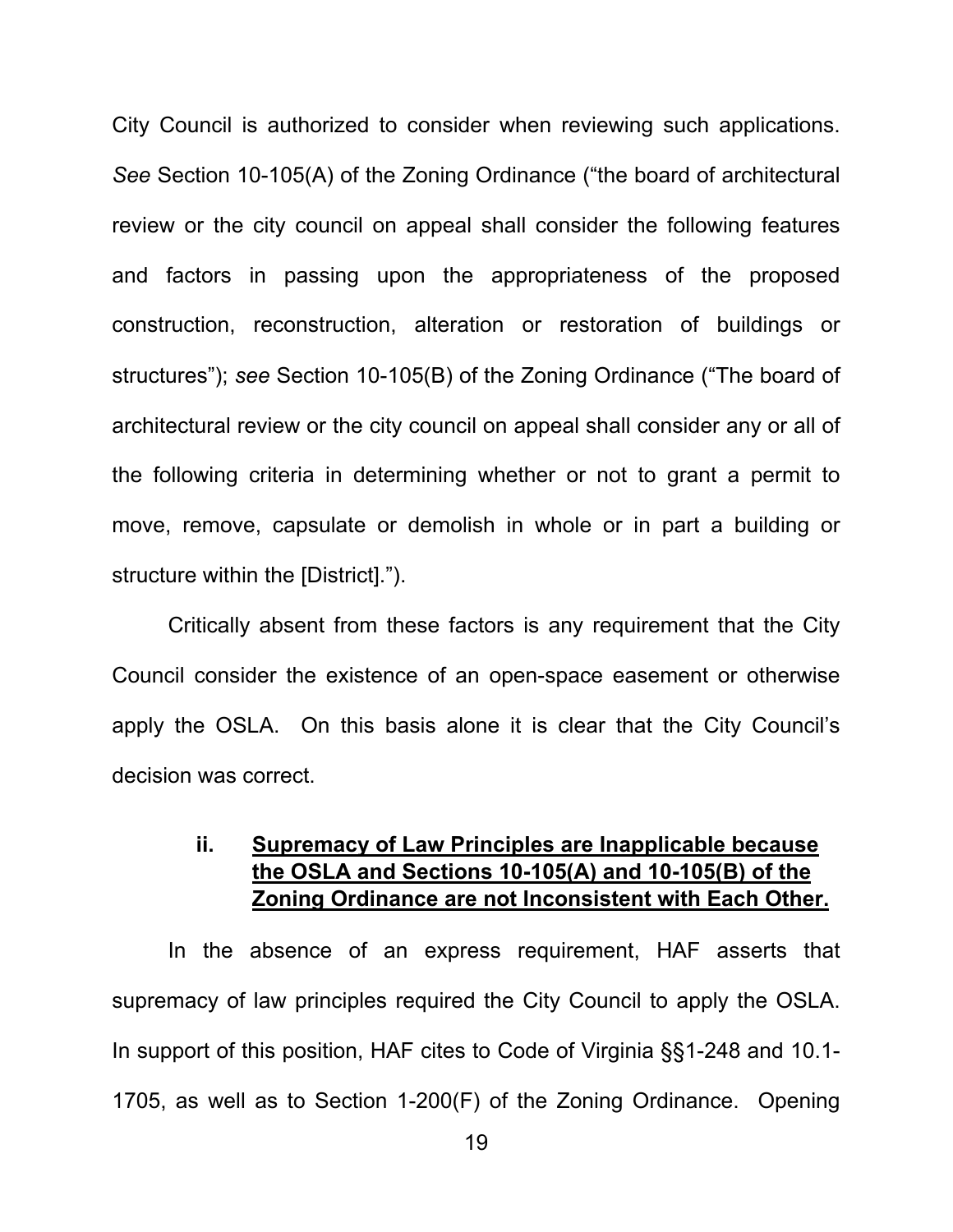Brief 21 – 22. According to HAF, the pertinent language of Code of Virginia §1-248 is: "[a]ny ordinance, resolution, bylaw, rule, regulation, or order of any governing body…*shall not be inconsistent with* the Constitution and laws of the United States or of the Commonwealth." (Emphasis added). Opening Brief 21. From Code of Virginia §10.1-1705 (the OSLA) HAF cites to the following language: "Insofar as the provisions of this chapter *are inconsistent with the provisions of any other law*, the provisions of this chapter shall be controlling." (Emphasis added). Opening Brief 21. Finally, from Section 1-200(F) of the Zoning Ordinance, HAF highlights:

Whenever any provision of any state or federal statute or other city ordinance or regulation *imposes a greater requirement or a higher standard* than is required by [the zoning] ordinance, the provision of such state or federal statute or other city ordinance or regulation shall govern.

Opening Brief 21 (emphasis added).

HAF's supremacy of law argument is flawed because the OSLA and Sections 10-105(A) and 10-105(B) of the Zoning Ordinance are not inconsistent with each other. These two distinct bodies of law serve entirely different functions, and a person can simultaneously meet the requirements of both.

Article X of the Zoning Ordinance seeks to preserve the historical quality of the District through the adoption of standards that are applied any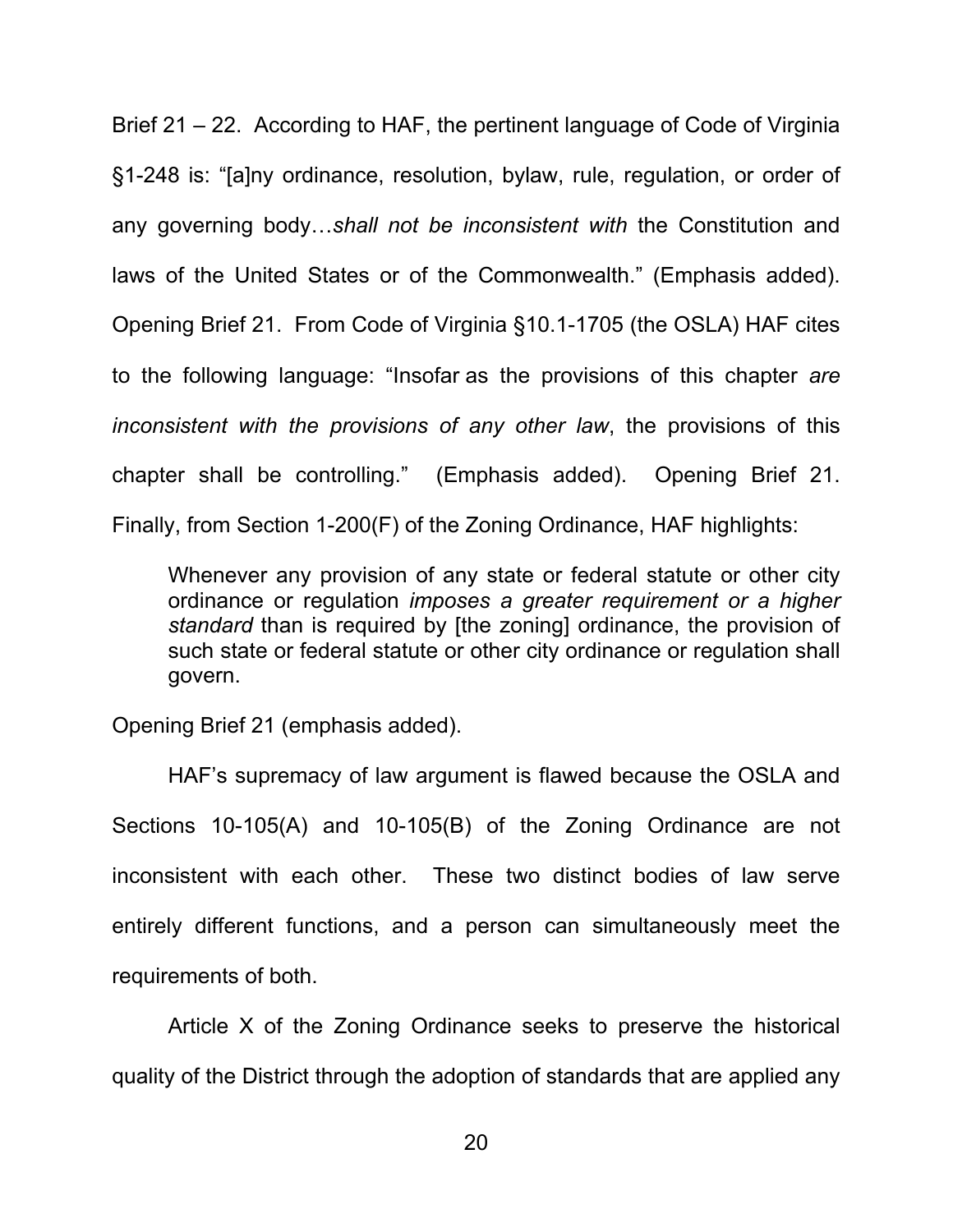time certain changes are proposed to a property. *See* ALEX. ZONING ORD. § 10-101 *et seq*. The OSLA, on the other hand, is a statewide statute that authorizes public bodies to acquire interests in real property in order to preserve open-space land. VA. CODE §10.1-1701. When the BAR or the City Council issues a certificate of appropriateness or a permit to demolish, it is not stating that an applicant now has permission to violate an openspace easement that might exist on the applicant's property. Instead, the BAR or the City Council is merely stating that the proposed construction, reconstruction, alteration, demolition, or restoration is compatible with the District and with the District's adopted standards. Any approval to make changes to the open-space easement would still have to come from the easement holder. The converse is also true. If the holder of an openspace easement approves changes to that open-space easement, it does not mean that the proposed changes comply with the historical standards of the District. Such a finding would still need to come from the BAR or the City Council in accordance with Sections 10-105(A) and 10-105(B) of the Zoning Ordinance. Because the two bodies of law are not inconsistent, supremacy of law principles do not apply.

Importantly, HAF's voluntarily attached exhibits to the Petition demonstrate not only that there is a separate process for making changes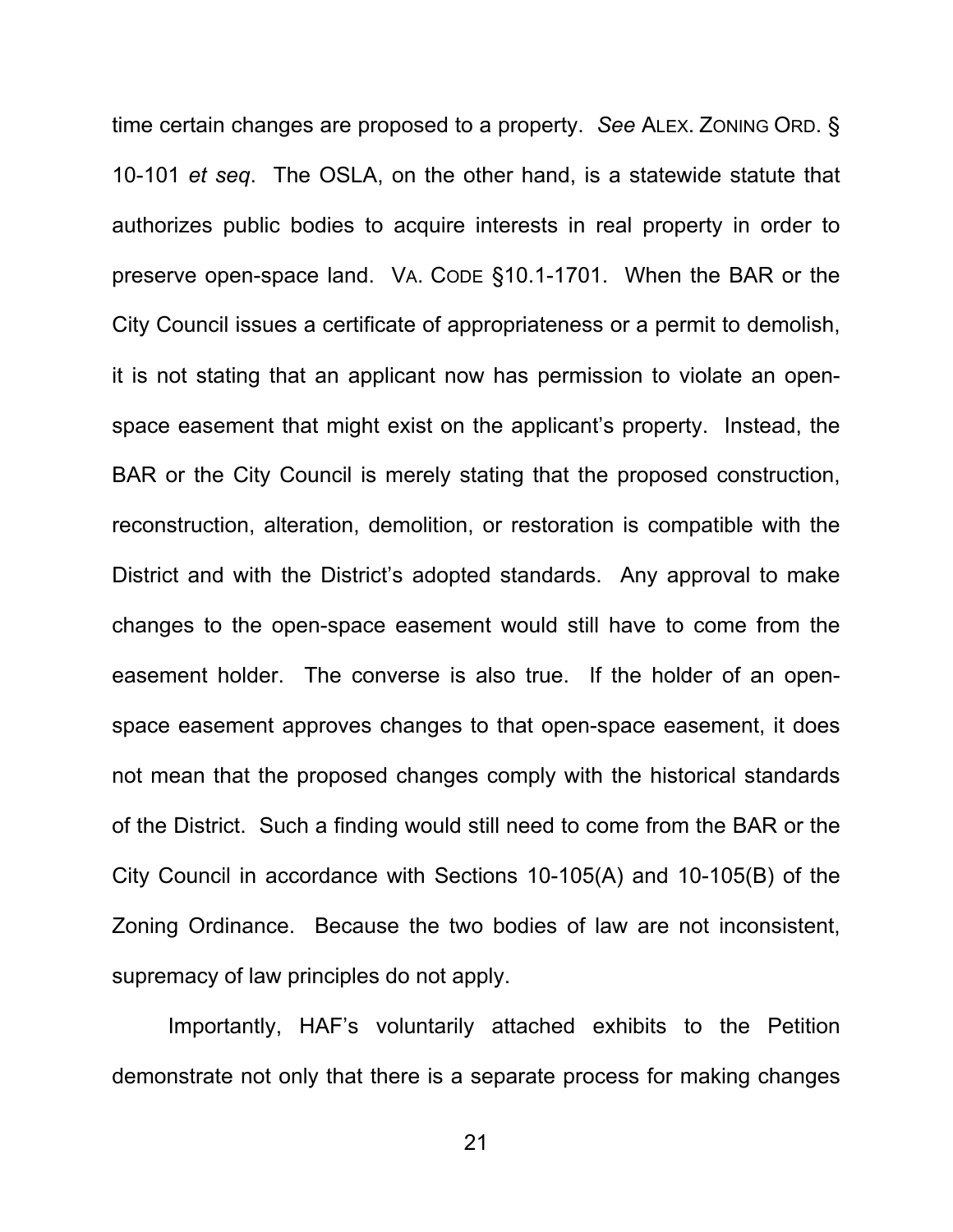to an open-space easement, but that Vowell was actively engaged in that process. $3$  First, the deed establishing the open-space easement on the Vowell Property expressly states that the prior written approval of the Historic Landmarks Commission (now the Virginia Department of Historic Resources or "VDHR") must be obtained in order to make alterations to the Vowell Property. JA 19. Second, a series of letters from HAF itself to the City Council show that Vowell was actively seeking this separate approval. Specifically, in an April 2, 2019 letter, HAF wrote, "it appears that *in their effort to secure approval for their development plans from the VDHR*  [Vowell] has agreed with that agency to impose upon the property three modern 'Pavilions'". JA 64. Similarly, in a May 10, 2019 letter, HAF wrote "[a]t the December 19, 2019 BAR hearing, several members of the BAR…explained that their positive views were based in part *on the fact that VDHR had approved the plans*." JA 87 (emphasis added). HAF further acknowledged VDHR's role in handling the easement review process by adding, "[b]oth HAF and Preservation Virginia directly challenged the

 $3$  The Circuit Court and this Honorable Court can consider these exhibits pursuant to this Court's precedent in *Eagle Harbor, L.L.C. v. Isle of Wight County*, 271 Va. 603, 620, 628 S.E.2d 298, 307 (2006) ("the [Appellants] not only made allegations of fact in their pleading, but enlarged the scope of facts before the trial court by incorporation of the Dolecki Report and the County Report. As noted earlier, the trial court was entitled to consider these documents in its determination of the demurrer. *See City of Chesapeake*, 268 Va. at 633, 604 S.E.2d. at 426").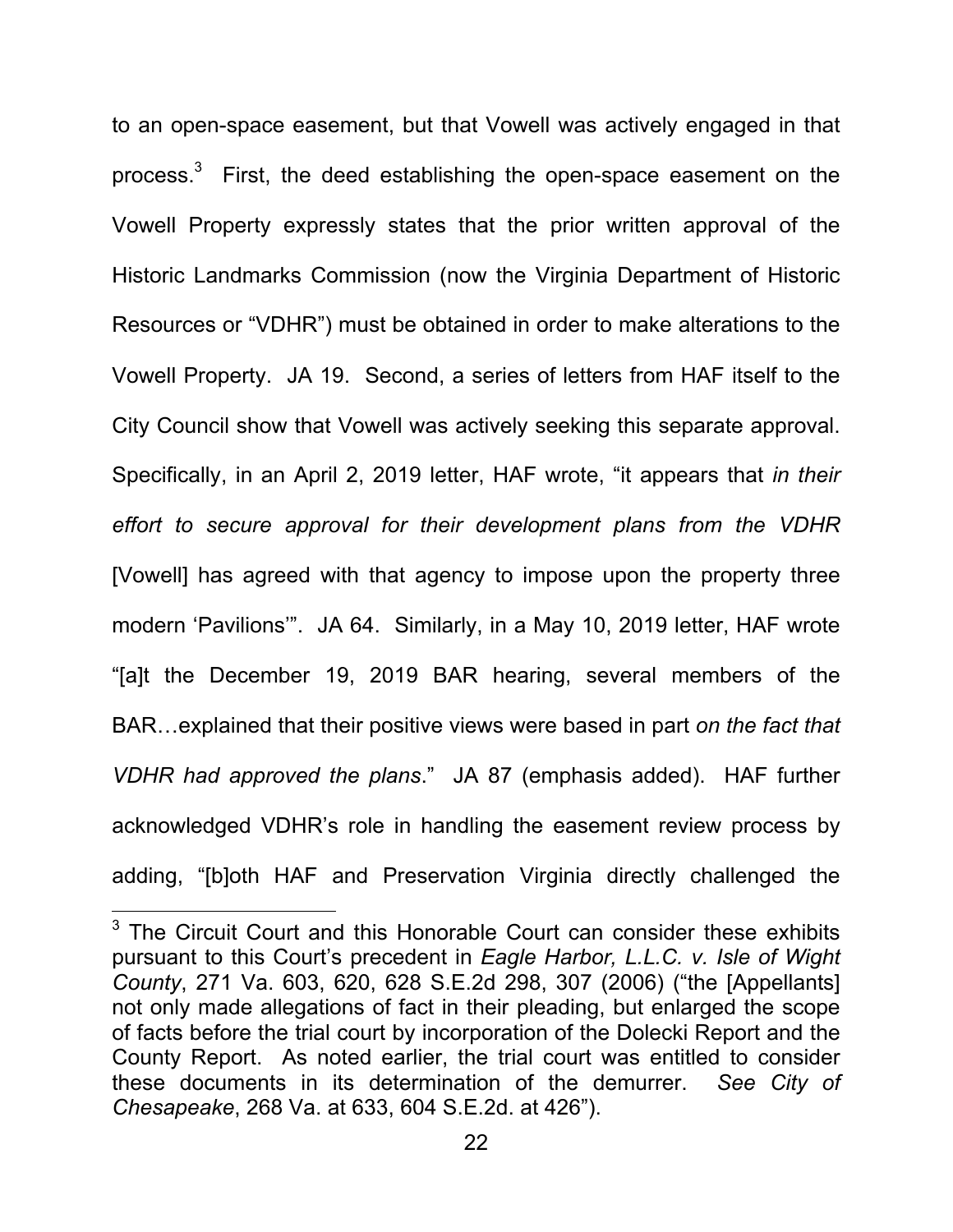propriety of relying [on] a *VDHR easement approval* as the basis for a BAR decision". JA 87 (emphasis added). Finally, HAF expressly acknowledged that the BAR's and VDHR's processes were mutually exclusive when it wrote:

The letter from VDHR to [City Manager] Mark Jinks confirms the accuracy of the statements made by HAF and Preservation Virginia and expressly advise you that the *VDHR's easement review is based on different considerations. It should not be taken as opinion or endorsement that the plans they have approved under the easement review meet the City standards.* "Any approvals or disapprovals made by DHR…should have no determinative bearing on decisions made by the BAR…"

JA 87 (emphasis added). These passages are highlighted not to show that

VDHR had issued an approval, but only to illustrate that the open-space easement approval process is distinct from the certificate of appropriateness and permit to demolish approval process, and that there is no conflict between the two bodies of law such that supremacy of law arguments become applicable.

## **iii. The City Council was not Required to Make the Findings Described in Code of Virginia §10.1-1704.**

 HAF further alleges error on the basis that the City Council failed to make certain findings as required by the OSLA. Opening Brief 22 - 25. Specifically, HAF alleges that the City Council was required to make the following findings as described in Code of Virginia §10.1-1704: (1) that the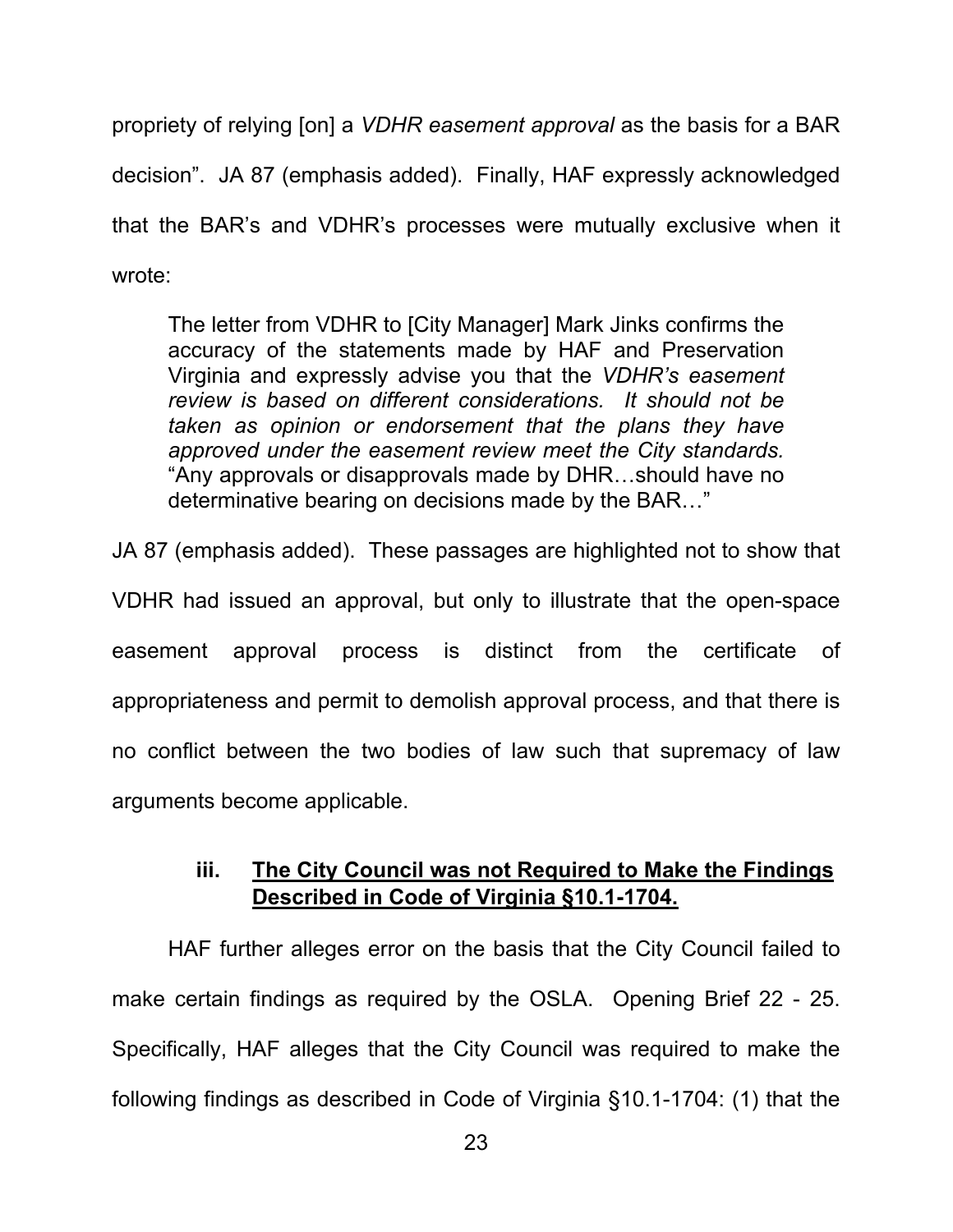conversion or diversion of open-space land is essential to the orderly development of the City, (2) that this conversion or diversion is in accordance with the comprehensive plan of the City, and (3) that there is substitute "other real property" which is sufficiently similar. Opening Brief 23.

Despite not holding any interest in the open-space easement in question, HAF incorrectly assumes that the City Council was required to make these findings. HAF assumes this because the City Council is the governing body of the locality where the open-space easement is located. It cannot be true, however, that the locality where an open-space easement is located is automatically the entity responsible for making the findings described in Code of Virginia §10.1-1704. This is because Code of Virginia §10.1-1704 assigns such obligations to the "public body", but then intentionally, and repeatedly, alternates between the terms "public body" and "locality" throughout the statute. If the General Assembly had wanted the locality to automatically make the findings, it would have said so. Additionally, if localities are automatically the entities that are required to make these findings, they would routinely find themselves evaluating the acceptability and value of "substituted other real property" in situations in which they held no interest in a given open-space easement. Certainly, the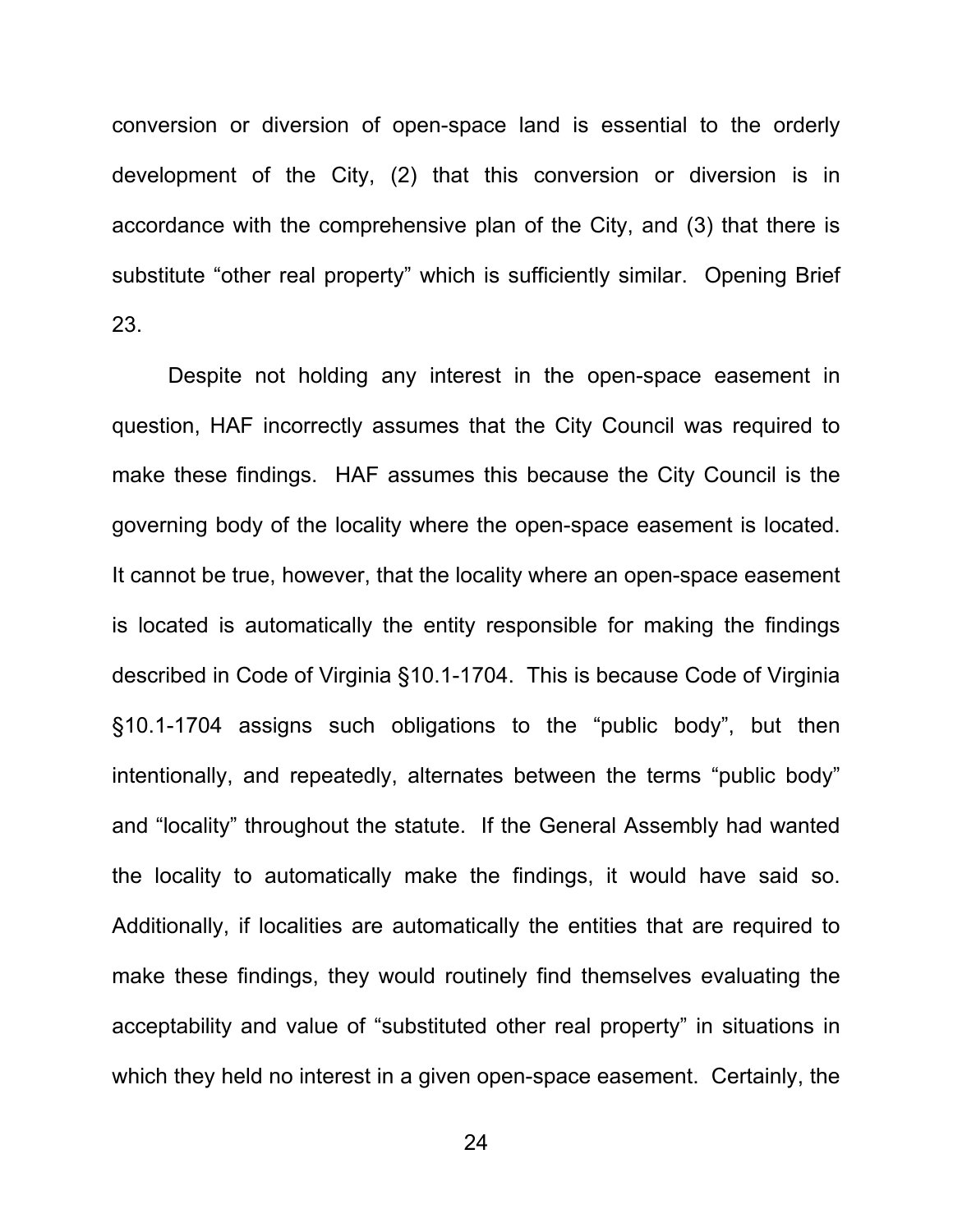public body holding that interest would prefer to make such a determination. In the present case that public body would be the VDHR.

The BAR and the City Council were also not required to make these findings because they do not satisfy the definition of a "public body" under the OSLA. According to Code of Virginia §10.1-1700, "public body" means:

[A]ny state agency having authority to acquire land for a public use, or any county or municipality, any park authority, any public recreational facilities authority, any soil and water conservation district, any community development authority…or the Virginia Recreational Facilities Authority.

The BAR is none of these things. Instead, it is precisely what its title says it is – a board of review. Additionally, the BAR is "a creature of statute possessing only those powers expressly conferred upon it", *Norton v. City of Danville*, 268 Va. 402, 407, 602 S.E.2d 126, 129 (2004). Pursuant to Section 10-104 of the Zoning Ordinance, these powers are limited to "administer[ing] the Old and Historic Alexandria District".

As to the City Council, it must be remembered that this matter was initiated at the BAR level, and that the City Council's involvement was purely as a body of review. *See* Section 10-107(A)(3) of the Zoning Ordinance ("The same standards shall be applied by the council as are established for the board of architectural review. The council may affirm, reverse or modify the decision of the board, in whole or in part."). As such,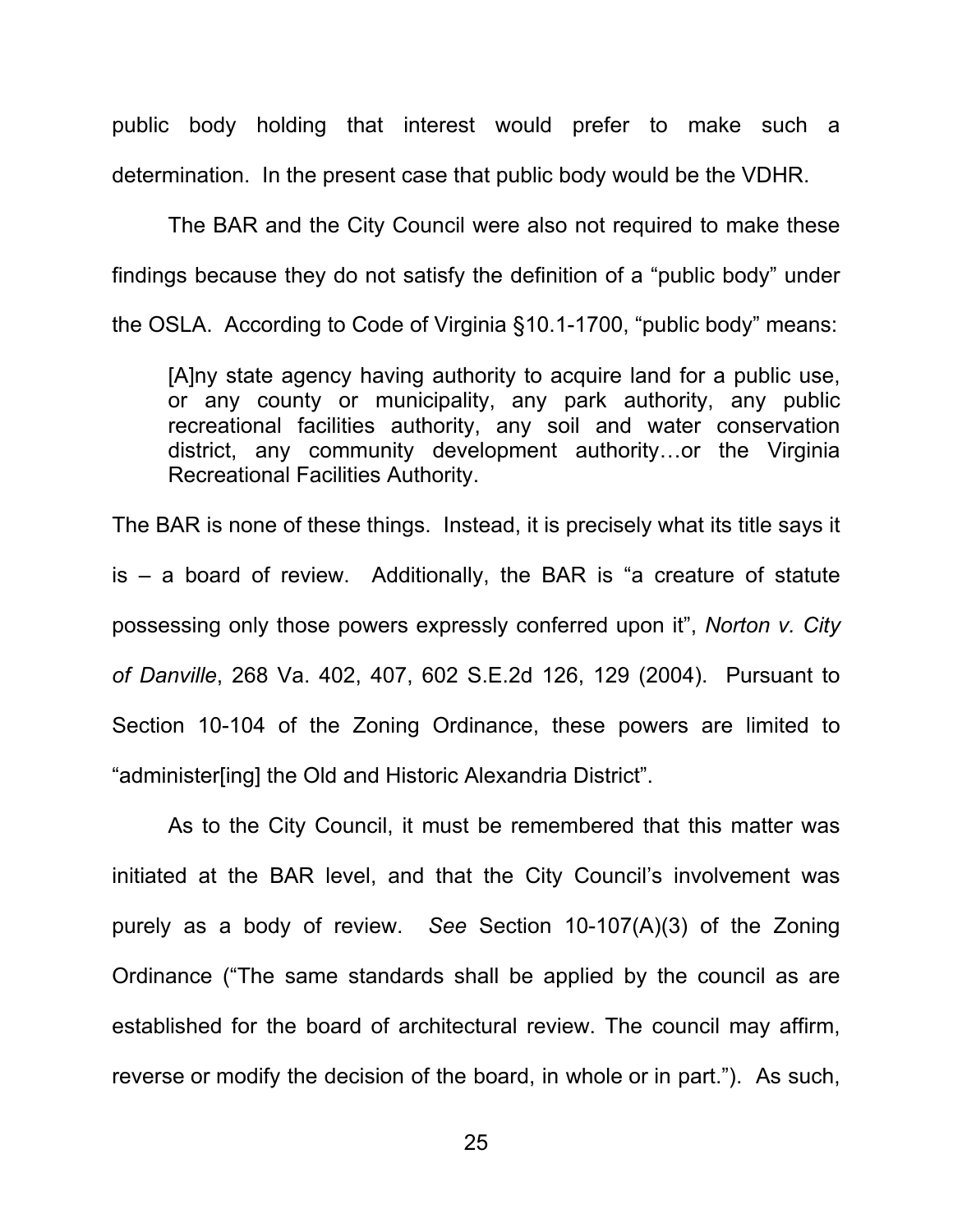the City Council was not sitting as a "municipality" as envisioned by Code of Virginia §10.1-1700. It would simply not make sense for the OSLA to be inapplicable at the BAR stage (because the BAR is not a public body), but then for it to instantly apply the moment that the matter was appealed to the City Council. Thus, because the BAR is not a "public body" required to make the findings described in Code of Virginia § 10.1-1704(A), the City Council was also not required to make them when acting in its reviewing or appellate role.

Finally, the City Council was not required to make the findings described in Code of Virginia §10.1-1704(A) because land was not being "converted" or "diverted" so as to trigger its requirements. By approving Vowell's applications for a certificate of appropriateness and a permit to demolish, the City Council was merely stating that Vowell's proposed changes complied with the District's adopted standards. Doing so does not constitute a conversion or a diversion of land. HAF has also not explained how land was being "converted" or "diverted" when the deed creating the open-space land in question expressly allowed for "changes, alterations, additions, or improvements" with the "prior written approval of [the VDHR]". JA 19.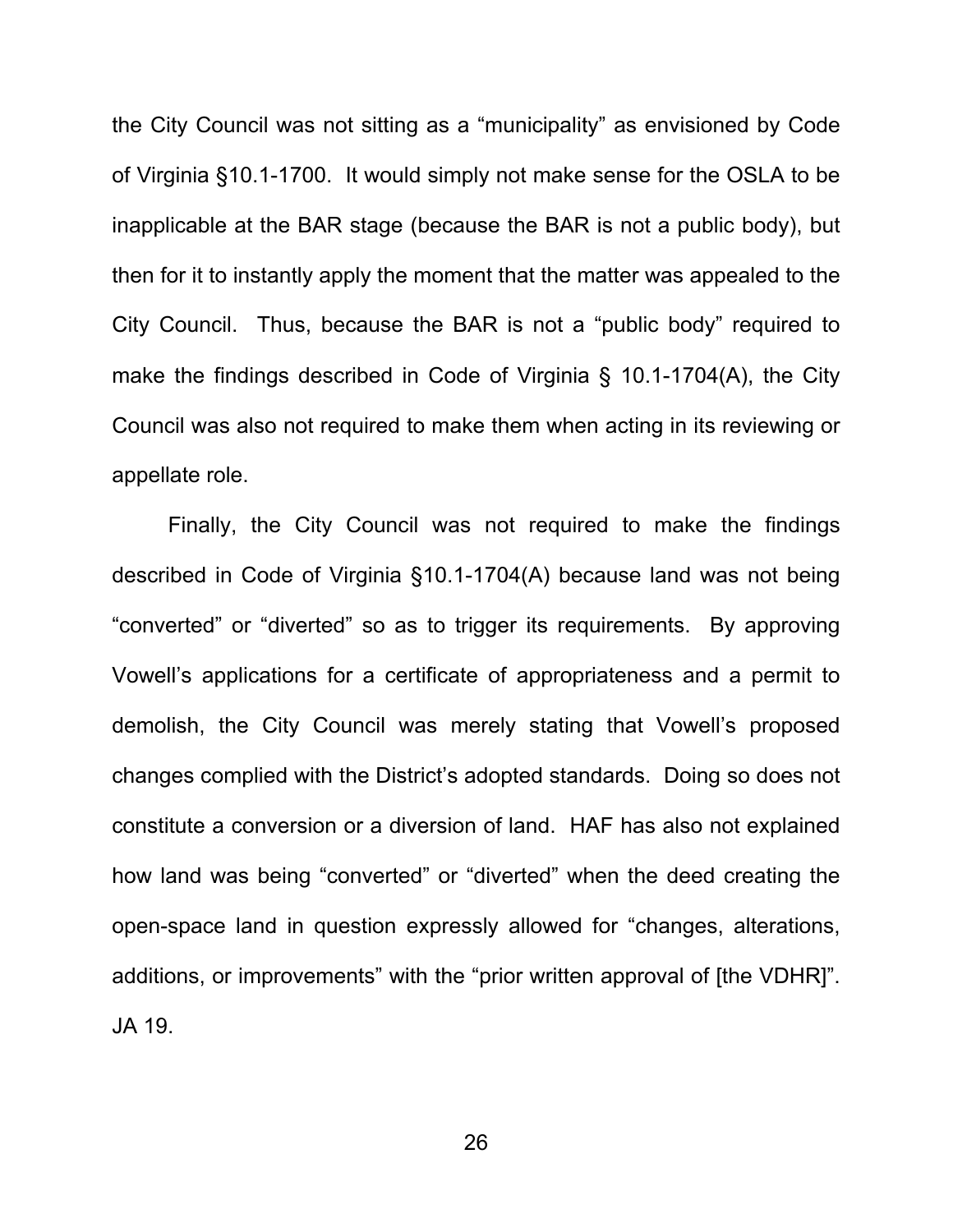For the reasons stated above, the City Council was not required to consider the OSLA when evaluating Vowell's applications for a certificate of appropriateness and a permit to demolish.

## **D. If this Court Finds that HAF has Standing, but that the OSLA does not Apply, the Demurrers Must be Sustained because the Circuit Court Found that the City Council's Legislative Decisions were "Fairly Debatable".**

A city council acting on a certificate of appropriateness performs a legislative function. *Byrne v. City of Alexandria*, 842 S.E.2d 409, 413 (Va., 2020) (citation omitted). Such actions are presumed correct. *Byrne*, 842 S.E.2d at 413. A legislative action is reasonable if the matter in issue is "fairly debatable." *Id.* An issue is fairly debatable "when the evidence offered in support of the opposing views would lead objective and reasonable persons to reach different conclusions." *Id.* If there is "*any* evidence in the record sufficiently probative to make a fairly debatable issue," the legislative decision must be upheld. *Bd. of Supervisors v. Stickley*, 263 Va. 1, 11, 556 S.E.2d 748, 754 (2002) (emphasis added).

 In *Eagle Harbor*, *L.L.C. v. Isle of Wight County*, 271 Va. 603, 628 S.E.2d 298 (2006), two developers challenged a County ordinance that was passed in order to increase water and sewer connection fees. As part of their complaint, the developers incorporated a study that was conducted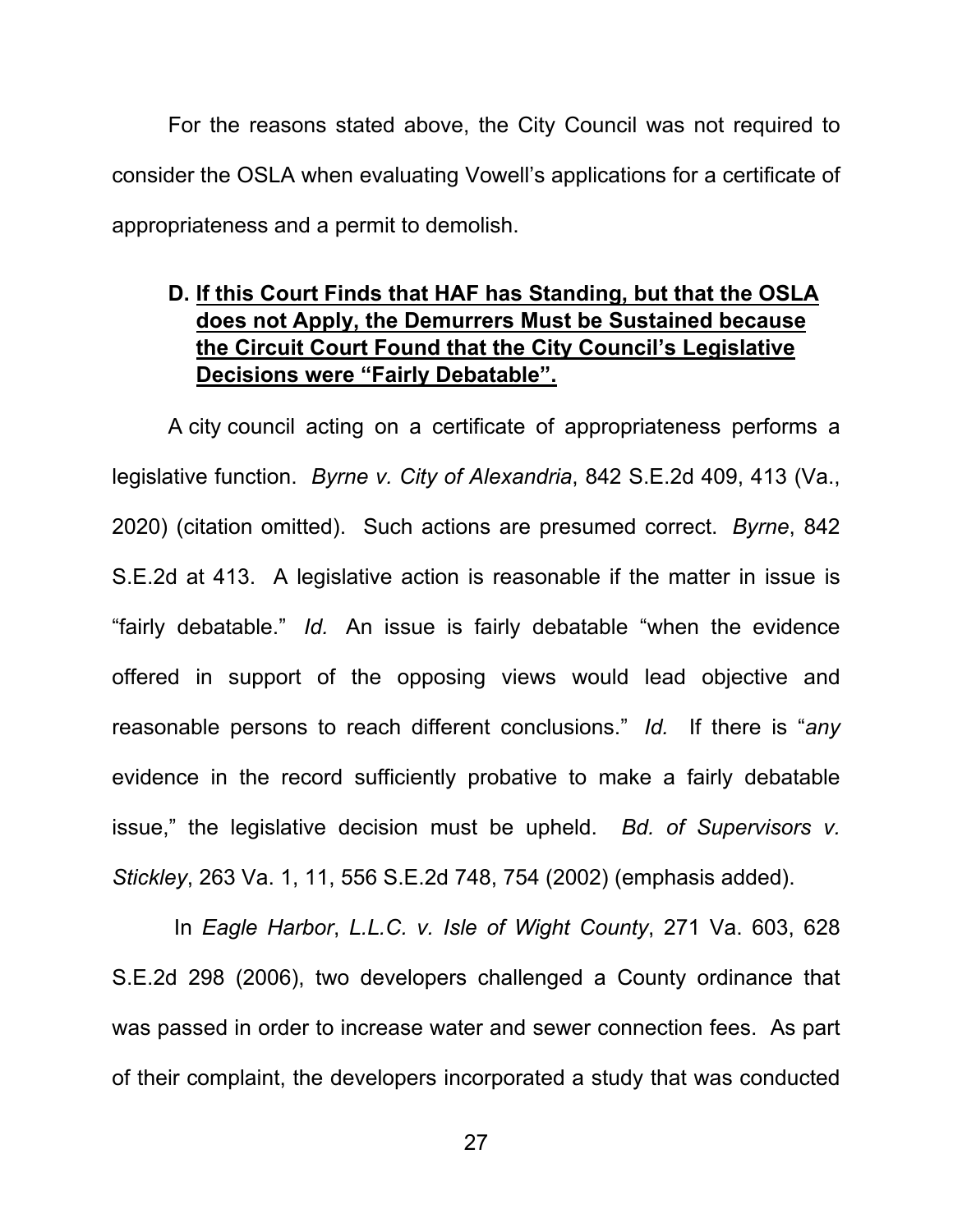by the County, as well as a study that was conducted by their own expert. *Id.* at 609, 628 S.E2d at 301. The County filed a demurrer to the complaint, which the trial court sustained. *Id.* On review, this Court held that the complaint, along with the developers' report, alleged sufficient facts to constitute probative evidence of unreasonableness for purposes of a demurrer. *Id.* at 618, 628 S.E2d at 306. By incorporating the County's report into their pleadings, however, the developers had also presented facts showing the reasonableness of the County's decision. *Id.* Given these circumstances, this Court found that there was sufficient evidence in the pleadings to demonstrate to the circuit court that the County's legislative decision was fairly debatable in nature, and therefore had to be sustained. *Id.* In reaching this conclusion, this Court noted that the developers "chose to put these facts before the trial court through the structure of their filing and cannot now complain regarding the trial court's consideration of them." *Id.* at 620, 628 S.E2d at 307. Furthermore, this Court held that "the [d]evelopers presented both sides of the evidentiary issue through their filing which was adequate for the trial court to determine the 2001 ordinances were "fairly debatable" and resolve the issue on demurrer." *Id.*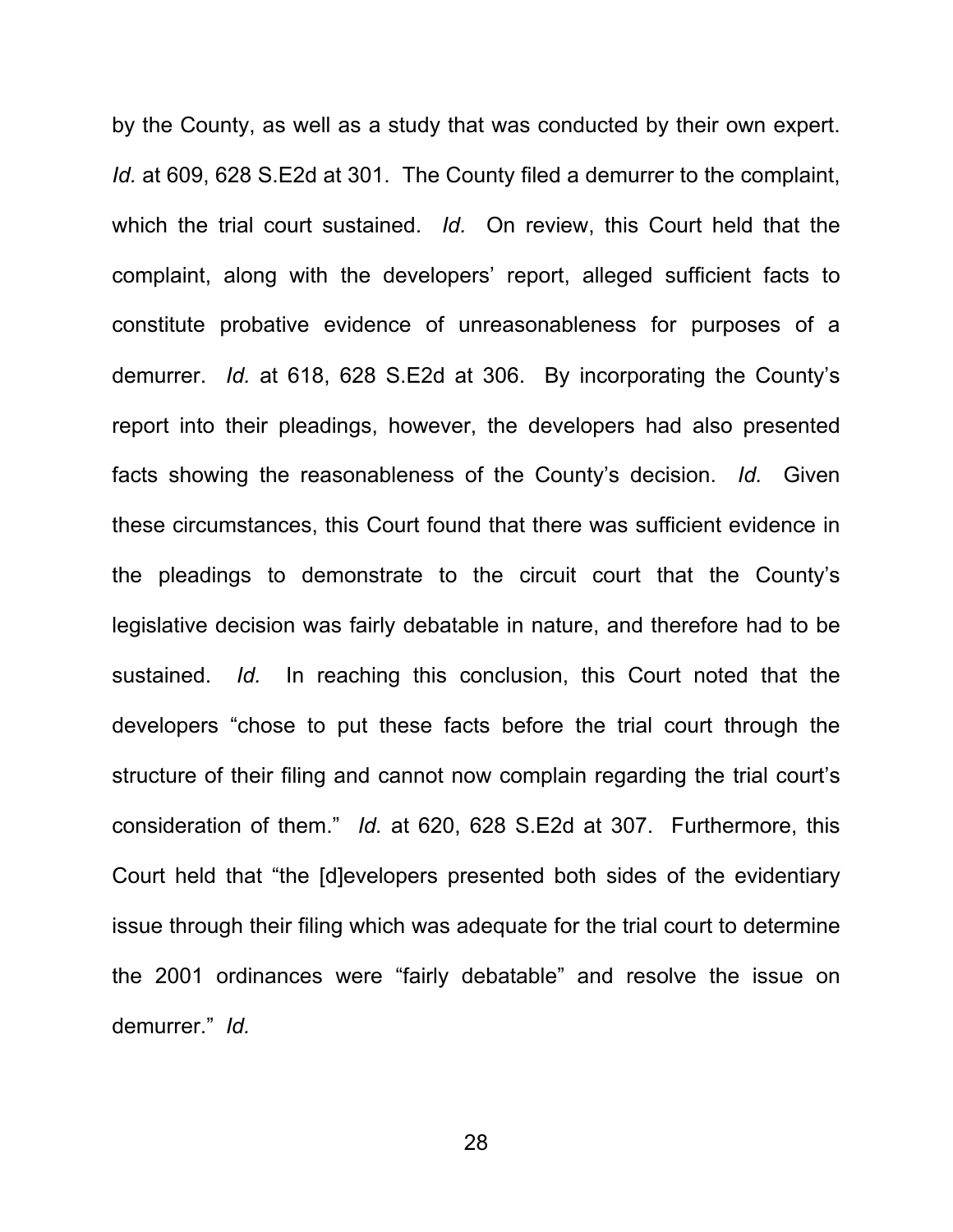The procedural posture before the Court at present is similar to that of *Eagle Harbor*. In its Petition to the Circuit Court, HAF voluntarily attached the following documents as exhibits: (1) the open-space easement, (2) the December 19, 2018 Action Docket for the BAR, (3) the February 6, 2019 BAR Staff Report, (4) a letter from HAF to the City Council dated April 2, 2019, (5) a letter from HAF to the City Council dated May 10, 2019, (6) the May 14, 2019 City Council Staff Report, and (7) a May 10, 2019 letter from Vaughn Restoration Masonry, Inc. to the City Council. JA 5, 7, 8, 12. Additionally, HAF conceded in its Petition that "the City Council affirmed the decision of the BAR vis-à-vis the Applications for the reasons stated in the City Staff Report." JA 8. By voluntary attaching these exhibits, and by conceding that the City Council relied on the City Staff Report when reaching its decisions, HAF, like the developers in *Eagle Harbor*, presented both sides of the evidentiary issue for the Circuit Court to consider when ruling on the demurrers. The Circuit Court took advantage of this opportunity and found that it could not be "seriously argued that this matter was not fairly debatable." JA 260.<sup>4</sup>

 $^4$  Amici A.E. Dick Howard et al. assign error to the Circuit Court on the basis that a court should not "choke off serious litigation in the cradle, denying litigants a day in court to present their evidence." Brief of A.E. Dick Howard et al. at 13. They further argue that a court cannot consider the merits of the case at the demurrer stage. *Id.* at 32. Neither position is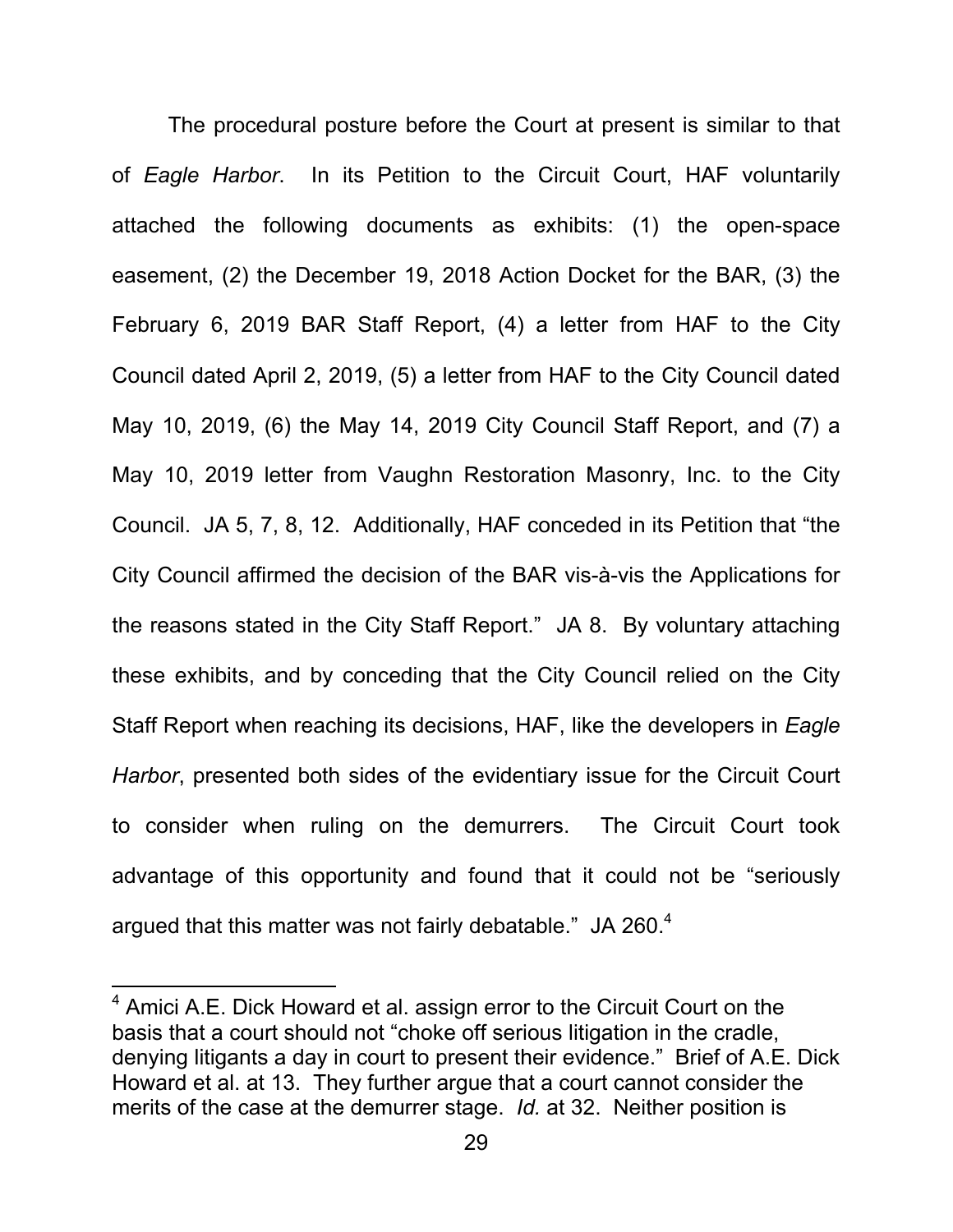It is extremely significant that in its Petition for Appeal to this Court, HAF assigned error to the Circuit Court's "fairly debatable" finding only on the basis that the Circuit Court failed to find that the OSLA applied to the City Council's decisions. HAF did not assign error to the Circuit Court's holding on any other basis, including its evaluation of the attached exhibits. Therefore, if this Court holds that HAF has standing, but that the OSLA does not apply, this case should not be remanded for further proceedings. This is because the Circuit Court has already ruled upon the ultimate issue in the case, namely that the City Council's legislative decisions were fairly debatable, and HAF has not otherwise challenged that decision. Any erroneous decision as to standing, then, would constitute harmless error.

## **E. HAF's Arguments Concerning the Landmark Status of the Vowell Property are Outside of the Assignments of Error and Must not be Considered.**

correct in this case. Through the structuring of their filing, and through their concession that the City Council approved the applications for the reasons stated in the City's Staff Report, HAF presented both sides of the evidentiary issue for the Circuit Court to rule on at the demurrer stage.

<u> 1989 - Johann Stoff, amerikansk politiker (d. 1989)</u>

These amici also unfairly accuse the Circuit Court of not examining the pertinent documents. *Id.* at 30. This assumption is improperly based solely on the Circuit Court's use of the word "volume" at one point; an assumption that is directly contradicted by the Circuit Court when it says "A lot has been filed and so I've read it…" JA 209.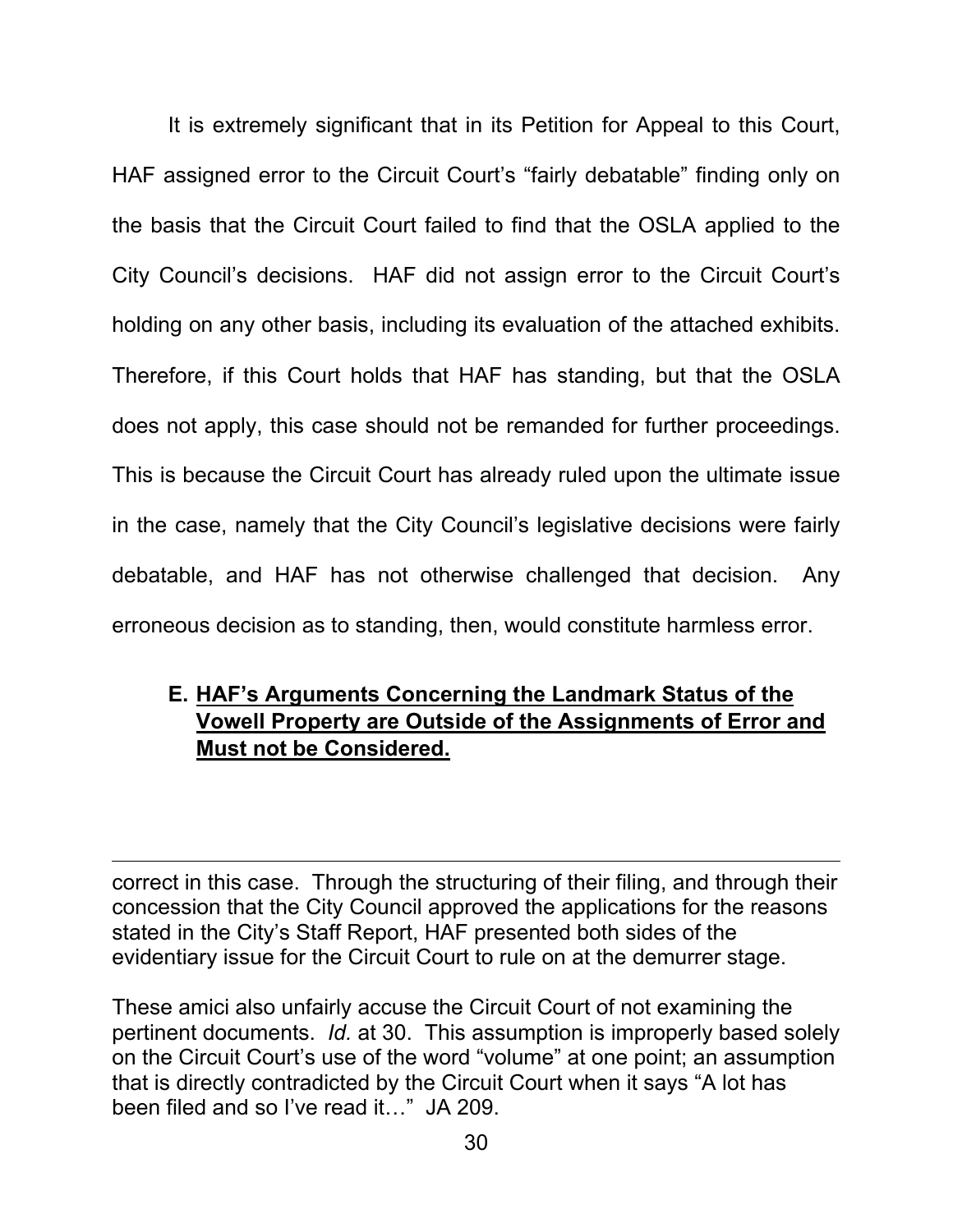It is fundamental that "[o]nly assignments of error assigned in the petition for appeal will be noticed by [this] Court." Rules of Supreme Court of Virginia Rule 5:17(C)(1)(i). In *Forest Lakes Community Association, Inc. v. United Land Corporation of America*, 293 Va. 113, 122–23, 795 S.E.2d 875, 880 (2017), this Court held that an assignment of error is not a mere procedural hurdle that an appellant must clear in order to proceed with the merits of an appeal. Instead, it held that assignments of error are the core of an appeal and that with an assignment of error, "an appellant should 'lay his finger' on the alleged misjudgment of the court below." *Id.* (citations omitted). Indeed, a properly aimed assignment of error must "point out" the targeted error, and not simply take "a shot into the flock" of issues that cluster around the litigation. *Id.* (citations omitted). Like a wellcrafted pleading, assignments of error set the analytical boundaries for the arguments on appeal. *Id.*

This Court has further held that assignments of error serve the important function of identifying "those errors made by a circuit court with reasonable certainty so that [this] Court and opposing counsel can consider the points on which an appellant seeks a reversal of a judgment." *Friedline v. Commonwealth*, 265 Va. 273, 278, 576 S.E.2d 491, 494 (2003) (citations omitted). Assignments of error further "enable an appellee to prepare an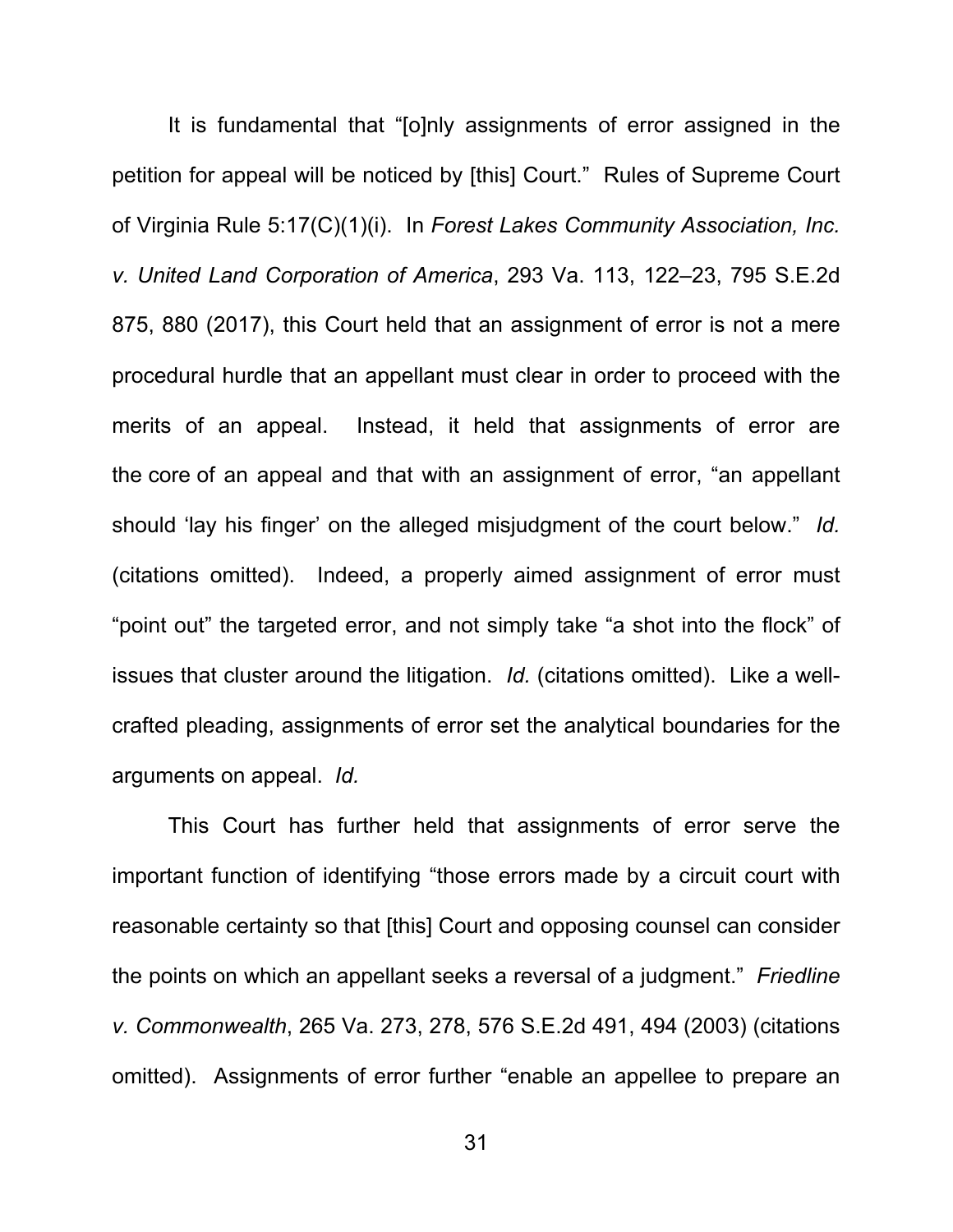effective brief in opposition to the granting of an appeal, to determine which portions of the trial record should be included in the parties' joint appendix, and to determine whether any cross-error should be assigned." *Id.* 

Despite the circumscribing effect of assignments of error, HAF repeatedly argues beyond them in its Opening Brief. For example, when the Circuit Court sustained the demurrers in this case, it expressly held that a landmark designation of the Vowell Property, whether one existed or not, was not a factor that the City Council had to consider when evaluating Vowell's applications. JA 259. Despite being aware of this holding, HAF chose not to specify it the "Assignments of Error" section of its Petition for Appeal to this Court. HAF further chose not to address the ruling in any way in the "Argument" section of its Petition for Appeal. This is in stark contrast, of course, to HAF's objection to the Circuit Court's rulings on the OSLA, which HAF identified with specificity in the "Assignments of Error" section and discussed at length under the "Argument" heading. Now, despite not mentioning the landmark designation issue at all it in its Petition for Appeal to this Court, HAF argues in its Opening Brief that the City and the Circuit Court were "equally in error" by not considering it. Opening Brief 28. Because HAF's arguments extend beyond the assignments of error, they must not be considered.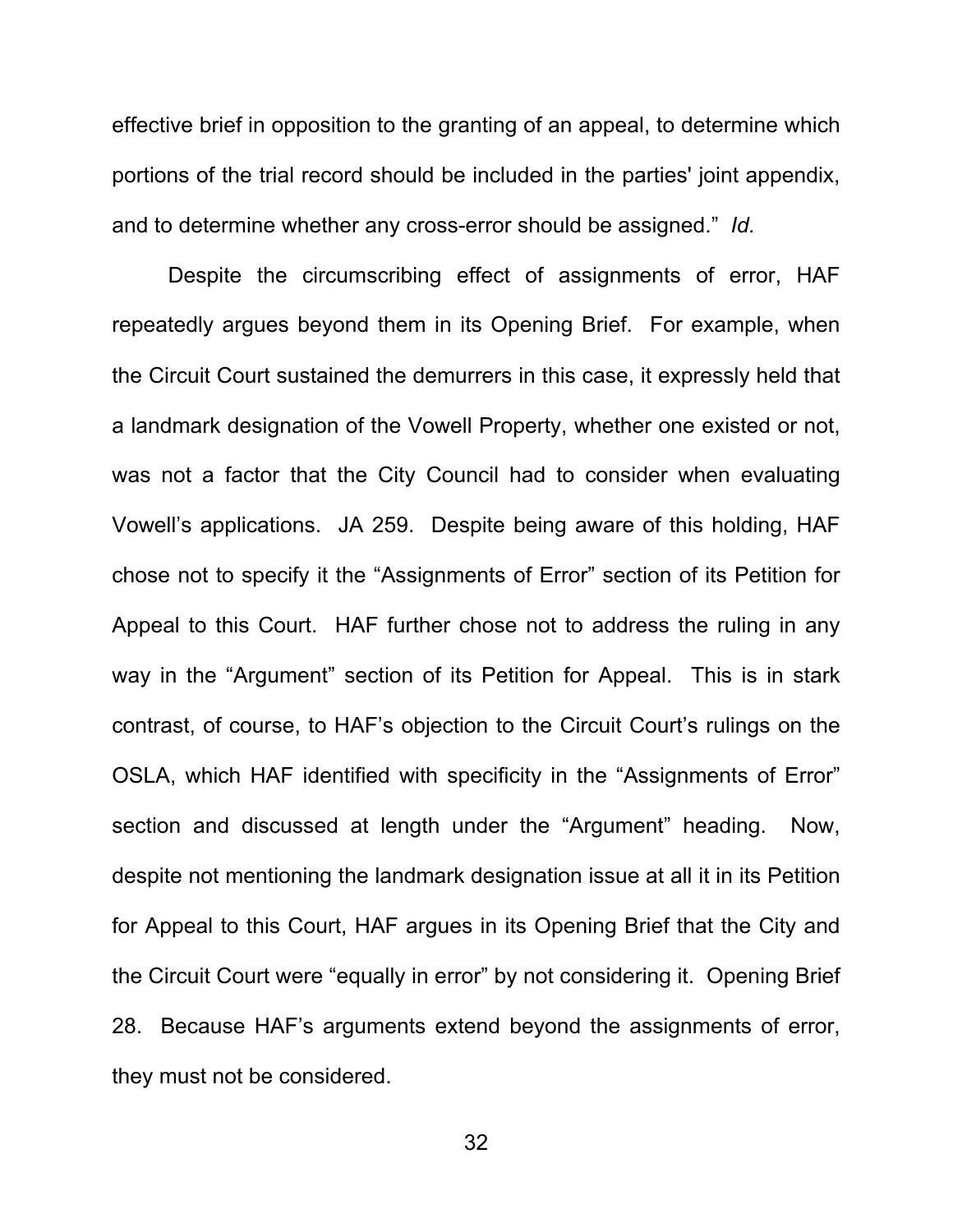Assuming this Court considers HAF's argument concerning landmark designation, though, HAF's challenge to the Circuit Court's ruling on the role of a landmark designation must fail. In fact, HAF's challenge to the Circuit Court's ruling is surprising given its own concessions on the point during oral argument. Specifically, HAF, through its counsel, stated that, "in terms of the Landmarks Act, I'll agree with my colleague, the language on the Landmarks Act is not stated as a mandate, it is stated as cities are encouraged to do this." JA 227. And, when the Circuit Court asked whether the "... body of the act itself say[s] that it does not have a bearing on the decisions of the local governing bodies?", HAF responded, "Judge, I'm agreeing with you." JA 229 – 230. Finally, when the Circuit Court stated "[t]o me that seems like it's in black and white that the landmark historic designation is not a factor that the City was required at all to consider", HAF responded "I agree it's not the same as the [OSLA] which has specific mandates."

The law is clear that a landmark designation is not a factor that the City Council had to consider when approving Vowell's applications. This is because Code of Virginia §10.1-2204 – the statute authorizing the designations of historic landmarks – expressly provides that the designation of an area as a historic landmark "*shall not regulate the action*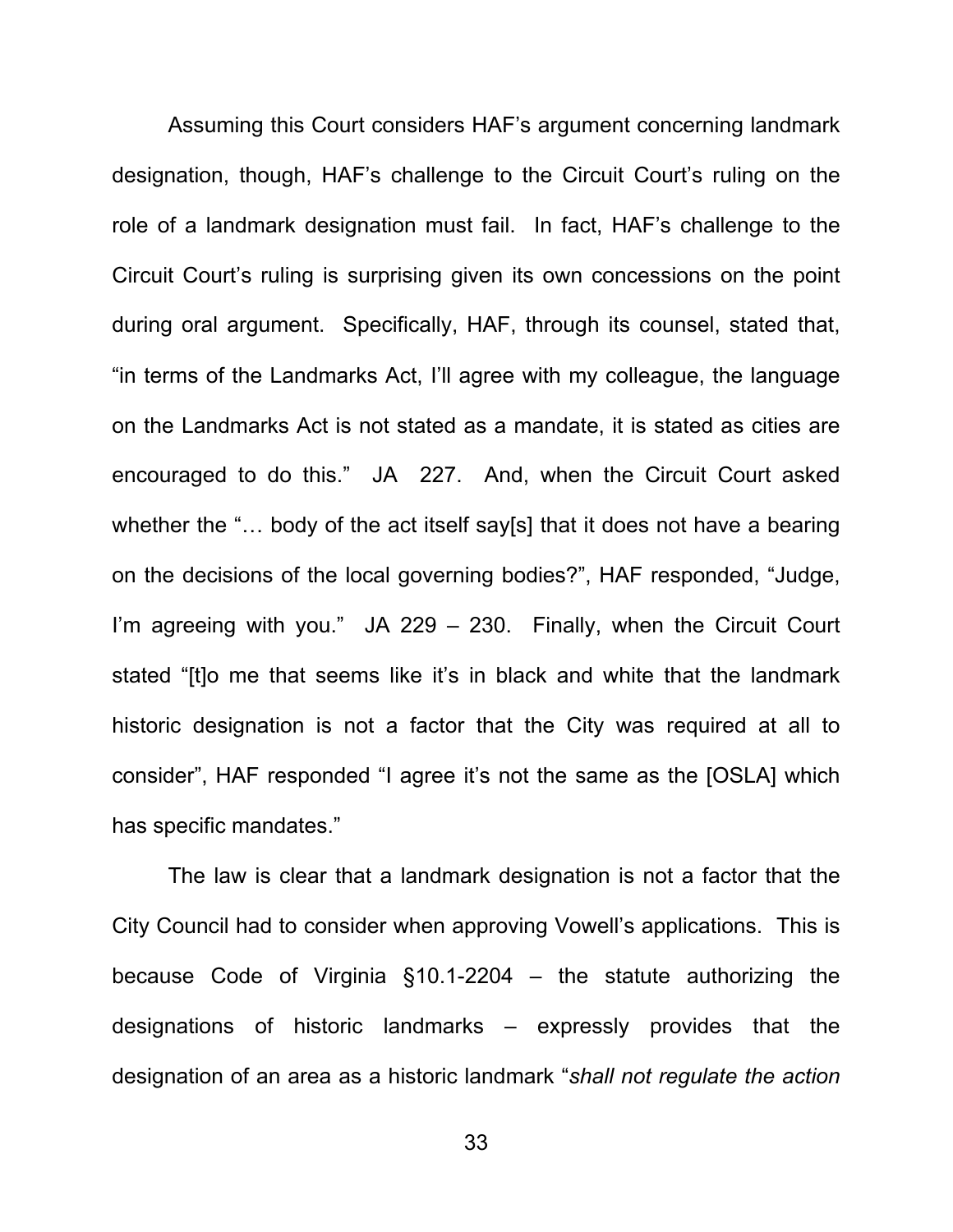*of local governments… with regard to the designated property*." Code of Virginia §10.1-2204(B) (emphasis added). This non-regulating nature of a landmark designation makes sense, given that the express goal of the program is a permissive one that seeks only to "*encourage local governments…*to take the designated property's historic…significance into account in their…decision making." *Id.* (emphasis added).

This Court has affirmed that landmark designations do not have a bearing on local land use decisions. In *Virginia Historic Landmarks Commission v. Board of Sup'rs of Louisa County*, 217 Va. 468, 230 S.E.2d 449 (1976), this Court held: "The [Virginia Historic Landmarks] Commission's identification of an area of land…as a historical district was a hortatory act, and was not couched in terms of command. It did not determine any property rights of the landowners in the district". *Id.* at 473, 230 S.E.2d at 452. Critically, this Court further held that:

[A]t most the resolution of the Commission does no more than *encourage* the county to adopt rules and regulations which the Commission might recommend. These [sic] is no compulsion upon the Board of Supervisors of Louisa to enact any regulation respecting the identified Green Springs Historic District. *Neither is there any compulsion upon the Board to give the resolution any weight in its consideration of zoning, rezoning or other matters affecting the land in the district.*

*Id.* at 474, 230 S.E.2d at 453 (emphasis added).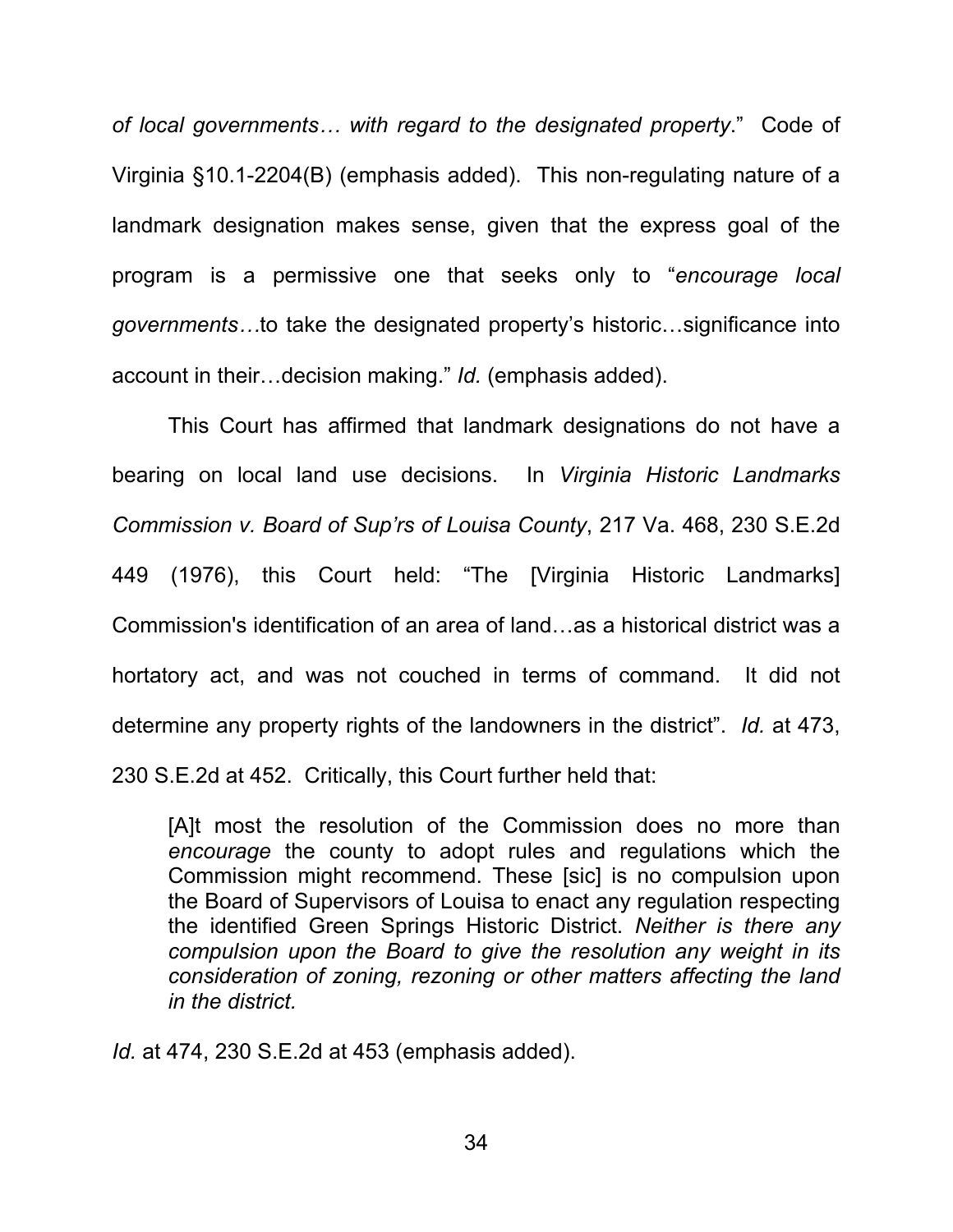Considering the foregoing, there is no legal basis for Petitioners' argument that the City Council was required to consider the Property's alleged landmark designation as part of its review.

## **F. HAF's Argument that the City Council Considered Criteria Outside of the City's Ordinances when Issuing the Permit to Demolish is Outside of the Assignments of Error and Must not be Considered.**

HAF contends that the City Council's issuance of the permit to demolish was improper because it "employed a consideration for demolition that is not authorized by the Zoning Ordinance." Opening Brief 28. Specifically, HAF objects to the City Council's finding that "the existing curved hyphen was a later feature that was not well considered when it was originally constructed." Opening Brief 28.

As with the landmark designation issue, this matter was not raised in HAF's Petition for Appeal to this Court. Consequently, it has not been identified as an assignment of error and it must not be considered.

To the extent that a response is required, though, HAF's argument should be rejected because the Zoning Ordinance clearly allows the City Council to consider whether a given feature was "well considered when it was originally constructed". In the present case, the BAR found that the hyphen wall was not "well considered", partially because it created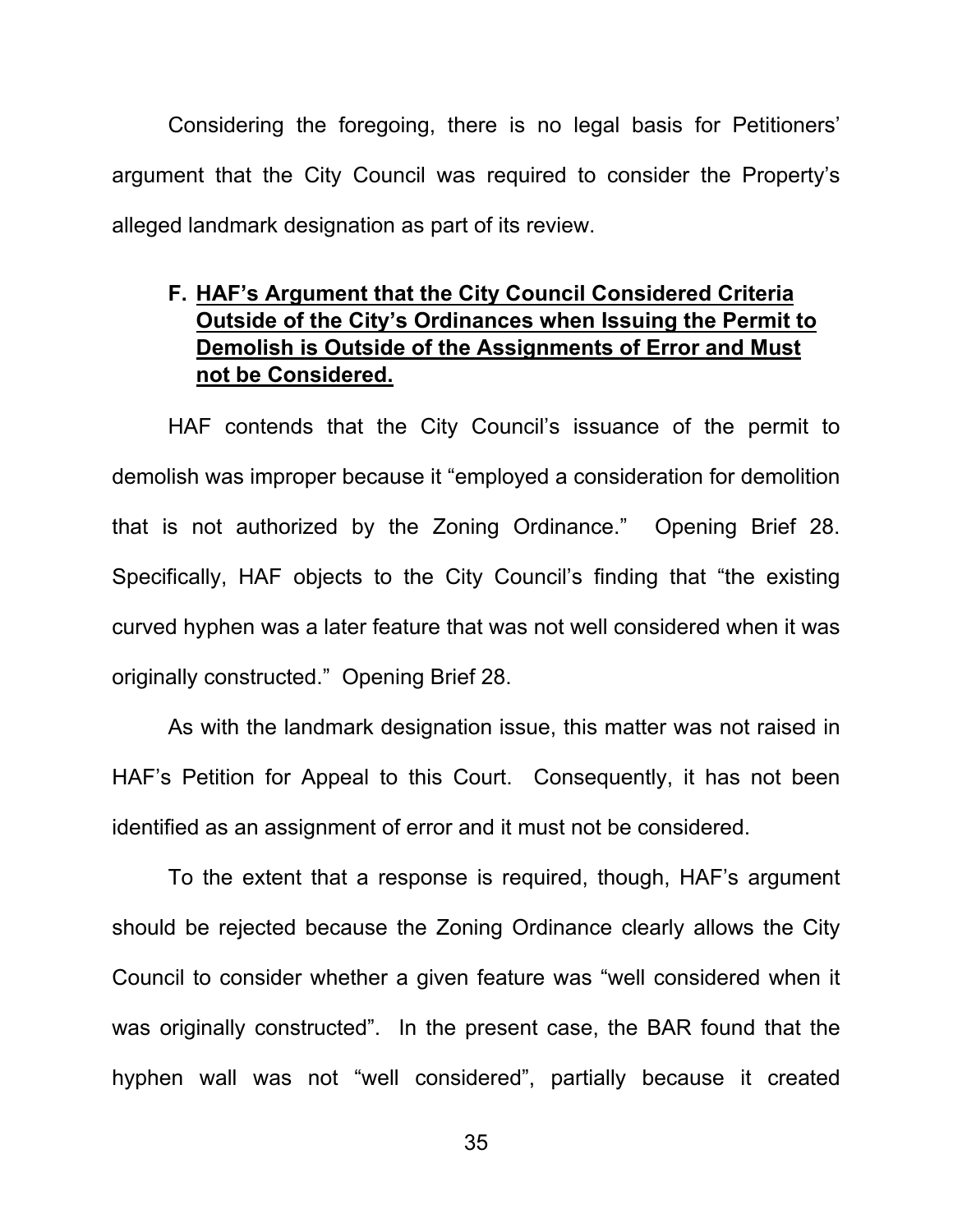maintenance issues that were harming the dwelling (the "primary historic resource") on the Vowell Property. JA 11, 110. Certainly such a consideration is relevant to the following inquiries posed by Section 10- 105(B) of the Zoning Ordinance: (1) "Is the…structure of such architectural or historical interest that its moving, removing, capsulating or razing would be to the detriment of the public interest?", and (2) "Would retention of the…structure help preserve and protect an historic place or area of historic interest in the city?".

For the foregoing reasons, HAF's argument that the City Council considered criteria that were not permitted under the Zoning Ordinance lacks merit.

## **G. The Issue of Whether the City Council Relied on Non-Public Material as Part of its Public Hearing is Outside of the Assignments of Error and Must not be Considered.**

HAF alleges that the Circuit Court erred by not addressing its claim that the City Council considered a document that was not part of the public record during its May 14, 2019 public hearing. JA 29. Once again, this argument did not appear anywhere in HAF's Petition for Appeal to this Court, and it has not been identified as an assignment of error. Consequently, it must not be considered. This is especially true given that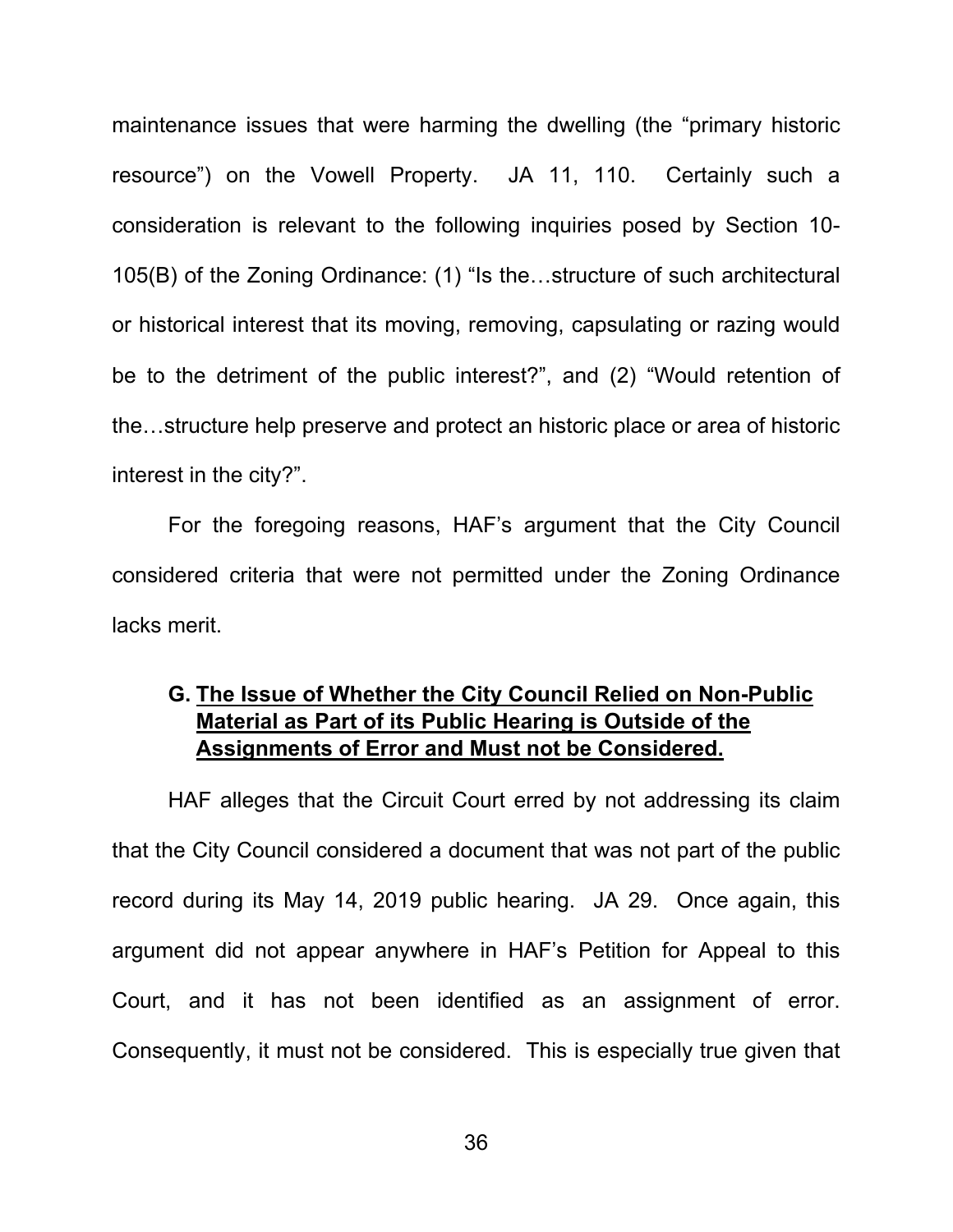Rule 5:17(C)(1) of the Rules of Supreme Court of Virginia expressly requires that:

If [an] error relates to failure of the tribunal or count below to rule on any issue, error must be assigned to such failure to rule, providing an exact reference to the page(s) of the record where the issue was preserved in the tribunal below, and specifying the opportunity that was provided to the tribunal or court to rule on the issue(s).

To the extent that a response is required, though, the record makes it clear that the Circuit Court did consider HAF's claim. First, during oral argument, the Circuit Court asked counsel for the City Council to address HAF's "procedural due process concern in that the [C]ity [C]ouncil considered a letter that was submitted close in time to when the hearing was that wasn't provided to the [P]etitioners." JA 216. Second, the document in question – a letter from Vaughan Restoration Masonry, Inc. to the City Council – was voluntarily attached to HAF's original filing as Exhibit 7. JA 12, 116. Because it was so attached, the Circuit Court had both HAF's allegation of a process violation, as well as the document forming the basis for that alleged process violation, before it when ruling on the demurrers. That the Circuit Court still held that the City Council's decisions were "fairly debatable" shows that the Circuit Court did not find HAF's argument persuasive. Finally, if HAF had wanted an express ruling on this issue, it had both ample opportunity and an obligation to request one.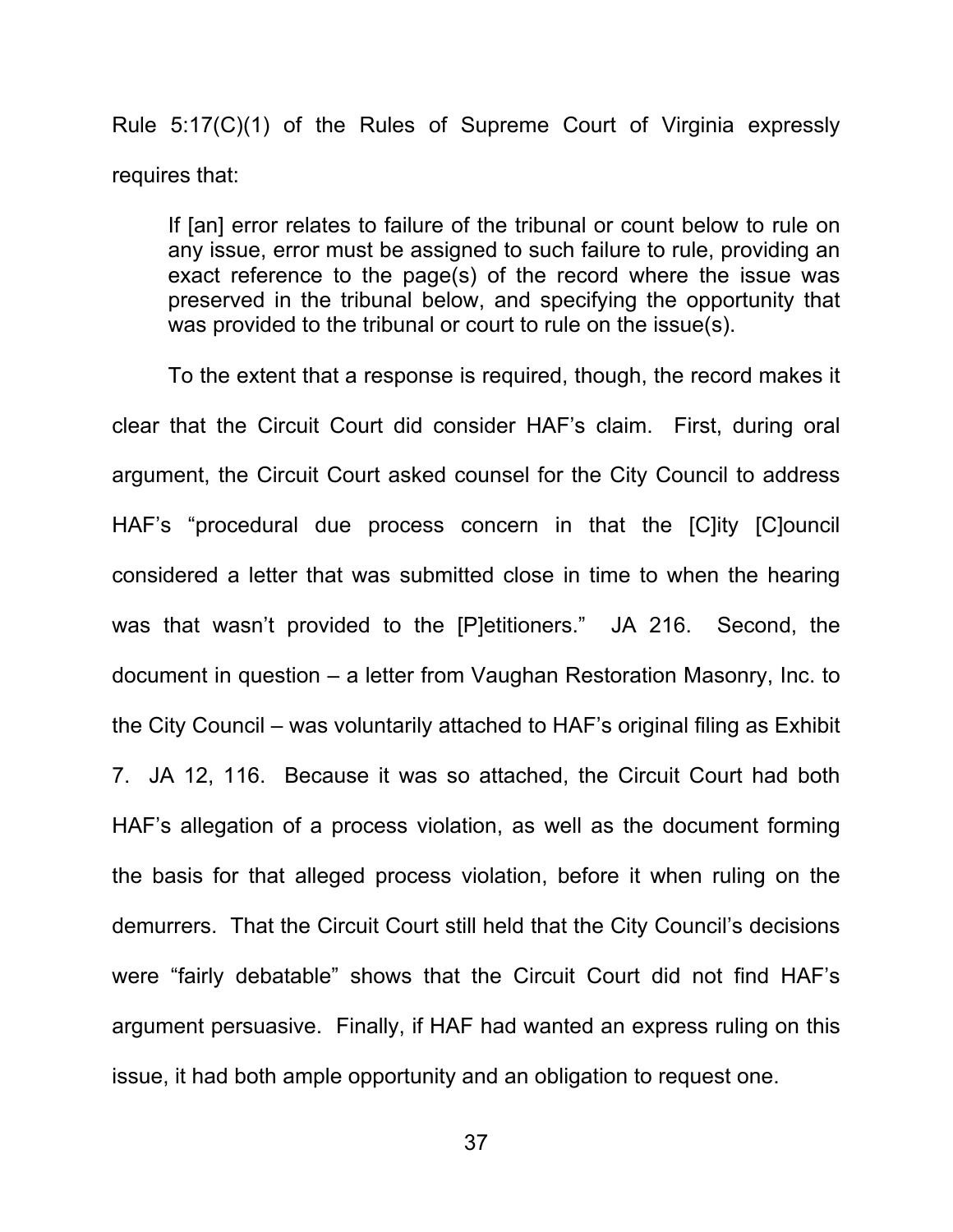## **H. The Issue of Whether the Circuit Court Abused its Discretion in Dismissing the Petition without Leave to Amend is Outside of the Assignments of Error and Must not be Considered.**

Finally, HAF alleges that the Circuit Court abused its discretion by dismissing its Petition without providing leave to amend. Opening Brief 29. Once again, this argument did not appear anywhere in HAF's Petition for Appeal to this Court, and it has not been identified as an assignment of error. Consequently, it must not be considered.

To the extent that a response is required, though, HAF's argument lacks merit. As primary support for its argument, HAF cites to *Friends* and posits that "One of the defining features of *Friends*, 286 Va. 38 (2013), is the pointed observation by this court that the complainants 'were given leave to amend but decided against amendment.'" Opening Brief 28. HAF's use of *Friends* is unavailing, however. This is because in *Friends*, unlike in the present case, there had not been a finding by the trial court that the legislative decision being challenged was "fairly debatable". JA 271. Once a circuit court makes such a determination, any attempt at amendment becomes futile. Given the Circuit Court's fairly debatable finding, the Circuit Court's denial of HAF's request for leave to amend was appropriate.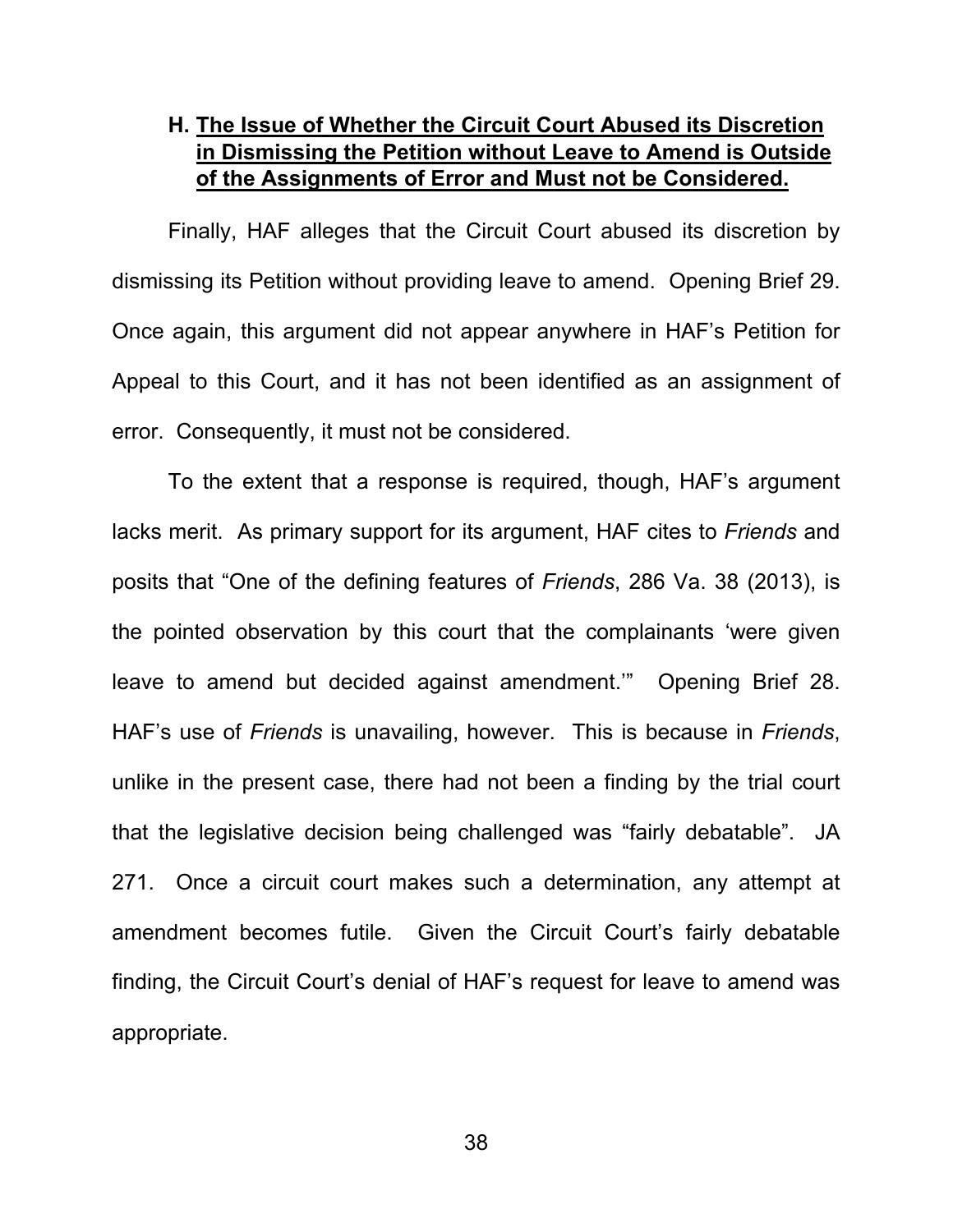## **CONCLUSION**

For the foregoing reasons, the City of Alexandria, the City Council of the City of Alexandria, and the Alexandria Board of Architectural Review respectfully request that this Court affirm the orders of the Circuit Court sustaining the demurrers and dismissing the case with prejudice.

Respectfully Submitted, CITY OF ALEXANDRIA,

CITY COUNCIL OF THE CITY OF ALEXANDRIA, ALEXANDRIA BOARD OF ARCHITECTURAL REVIEW

 /s/ Travis S. MacRae Joanna C. Anderson, VSB No. 65463 Christina Zechman Brown, VSB No. 75600 Travis S. MacRae, VSB No. 78771 Steve DiBenedetto, VSB No. 92888 Office of the City Attorney 301 King Street, Suite 1300 Alexandria, Virginia 22314 Tel – (703) 746-3750 Fax – (703) 838-4810 joanna.anderson@alexandriava.gov christina.brown@alexandriava.gov travis.macrae@alexandriava.gov steven.dibeneditto@alexandriava.gov

Counsel for Appellees City of Alexandria, City Council of the City of Alexandria, Alexandria Board of Architectural Review